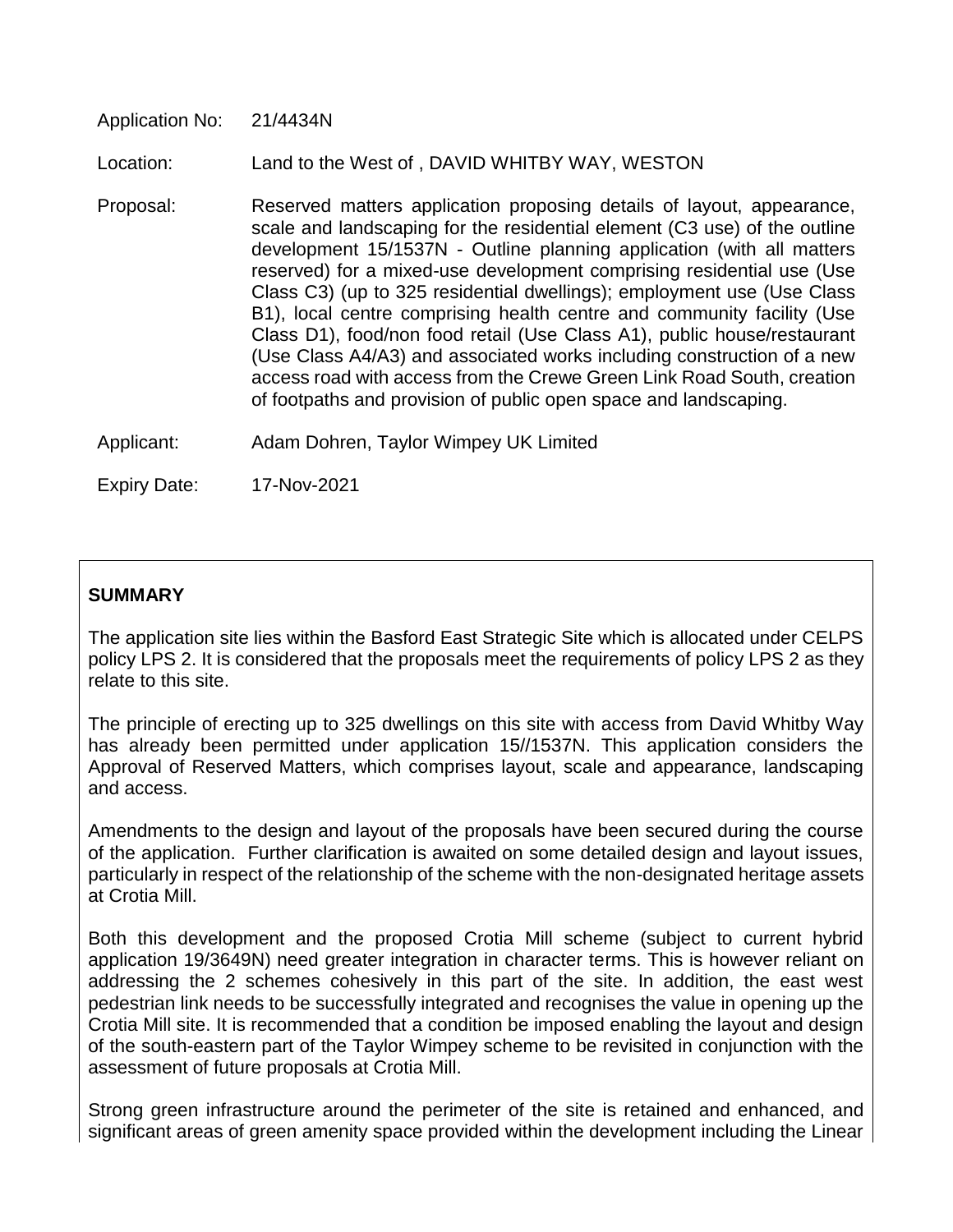Park alongside Basford Brook. The provision of play and amenity open space accord with the requirements of the S106 agreement and the parameters plan of the outline approval,

The impact on the wider highway network arising from the development of this site was addressed during the consideration of the outline application. The internal road network meets relevant highways design standards and adequate car parking is provided in accordance with parking standards identified in the CELPS.

Issues relating to amenity, flooding, drainage and public rights of way have been addressed and are subject to conditions where necessary.

Additional information is awaited to address ecological issues particularly in respect to safeguard habitat and protected species in Basford Brook. An update of this position will be provided.

Air quality and contaminated land matters were addressed at the outline stage, and the current reserved matters application raised no further points of concern on these matters.

The application is therefore recommended for APPROVAL, subject to evidence that the development is eligible to join Natural England's District level Licencing Scheme.

**Recommendation: Delegate to the Head of Planning in consultation with the Chair of Strategic Planning Broad (or Vice Chair in their absence) to APPROVE subject to receipt of evidence that the development is eligible to join Natural England's District level Licencing Scheme and Conditions** 

## **DESCRIPTION OF SITE AND CONTEXT**

The site is largely redundant arable land, covering around 8 hectares forming part of the wider Basford East Strategic Allocation under CELPS Policy LPS 2. Outline approval 15/1537N was granted in 2016 within the strategic allocation on the western and northern side of David Whitby Way for a mixed use residential and commercial development, a local centre including up to 325 dwellings with access from the Crewe Green Link road (David Whitby Way).

Reserved Matters approval (19/2454N) has been granted for primary infrastructure works to serve the site and facilitate the development of future phases of development. This includes the provision of a spine road running westward from the roundabout on David Whitby Way including a crossing over Basford Brook. The approved infrastructure work is at an advanced stage of construction.

An area approved to accommodate commercial uses and a local centre lies between the eastern site boundary of the proposed residential scheme and David Whitby Way.

On the eastern side of David Whitby Way, and within the wider Basford East allocation, outline approval 14/4024N was granted for the development including 490 new homes and primary school. Reserved matters approval (19/5934N) was subsequently granted in November 2020 for a development of 449 homes (Onward Homes). The school site is secured through the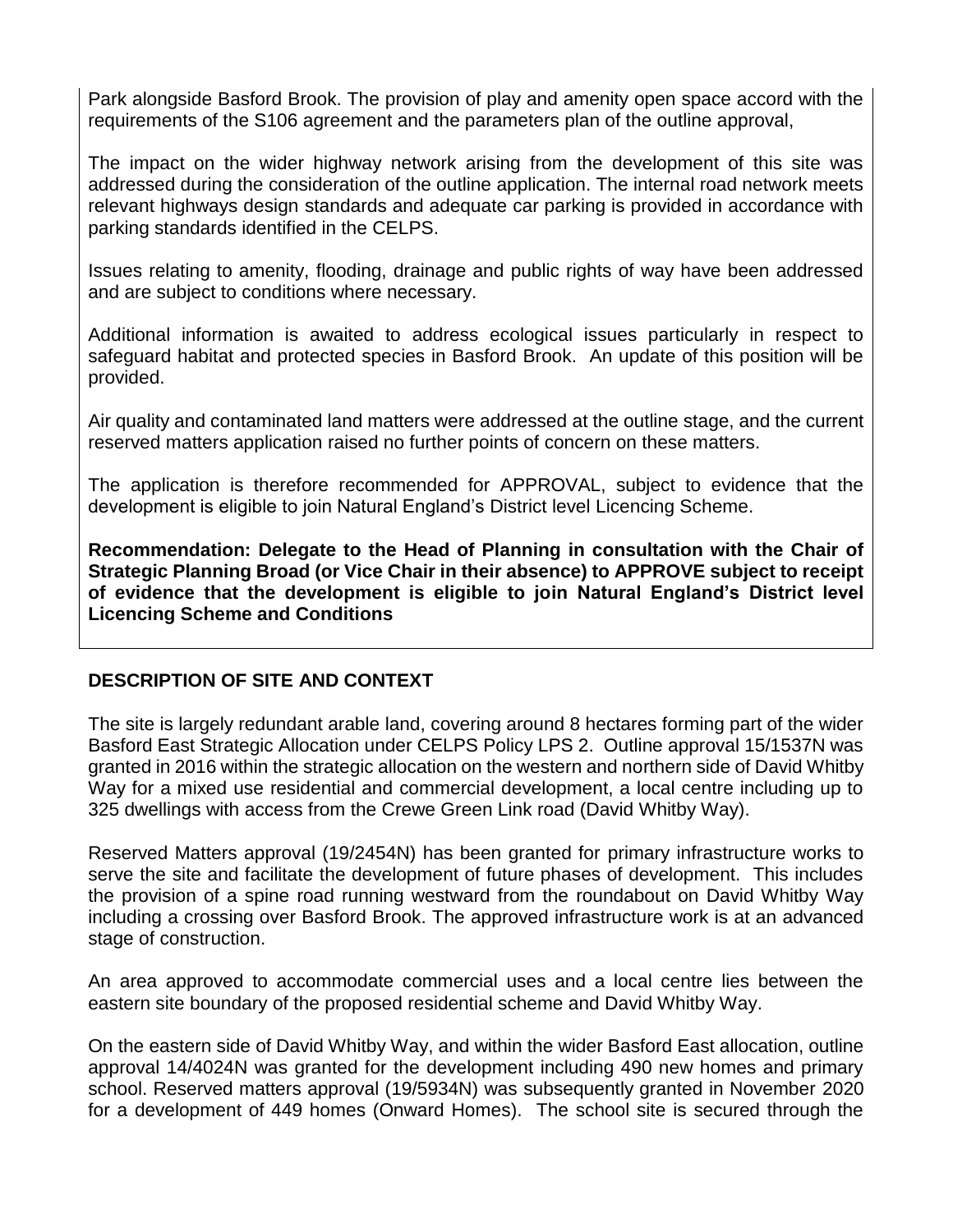S106 agreement and the Council's Education team have advised that proposals for a 2 Form Entry Primary School is at an early stage of preparation.

To the west of the application site lies Phase 3 of the Basford East allocation which will accommodate employment uses. This lies between the western boundary of the residential scheme and the West Coast main railway line.

The south-eastern part of the application site wraps around Crotia Mill Farm which is also within allocation LPS 2. Crotia Mill Farm includes a group of traditional, former farm buildings dating from the late 18th/19th Century, but which also notably incorporate a much earlier Water Mill. All are considered to be non-designated heritage assets. The Crotia Mill site is currently subject to a hybrid planning application (19/3649N) which has not been determined. Full approval is sought for the conversion and extension of retained farm buildings for mixed commercial/leisure uses (Classes A2/ A3/ B1/ D1 and D2) and in outline for the erection of new residential development on the northern and eastern side of the mill yard.

The southern boundary of the site extends up to the A500 Hough-Shavington by-pass with open countryside beyond. Stoke on Trent/Nottingham railway passes alongside the northern site boundary beyond which lies Weston Road that is lined by commercial units and warehousing.

The site includes the Basford Brook Local Wildlife Site which is also identified under Policy LC6 of the Weston and Basford Neighbourhood Plan as a Wildlife Corridor. Basford Brook/Mere Gutter flows through the application site and there are a number of ponds present within the site which support different habitats and flora and fauna.

## **DETAILS OF PROPOSAL**

This application seeks approval for all Reserved Matters relating to the appearance, landscaping, layout, access and scale of 325 dwellings, and associated open space and infrastructure pursuant to outline planning approval 15/1537N. The outline application was supported by an Environmental Impact Assessment (EIA).

Access to the site is from the western arm of the existing roundabout on David Whitby Way and being delivered through Reserved Matters Approval 19/2454N. This connects to an access "spur" road running north/south to serve the housing development and also the commercial area / local centre adjoining the eastern boundary of the application site. A southern loop road serving the remainder of this part of the scheme will lead off the "spur" road, passing Crotia Mill and crossing Basford Brook and then run northwards back to a junction with the spine road.

The proposed 325 dwellings will be made up from 227 market dwellings and 98 affordable units. These will comprise of a mix of detached, semi-detached, and terraced units ranging from 1-4 bed units. This large scheme comprises three separate phases and will implemented over several years.

The development will provide public open space including amenity space, an equipped play area (LEAP) adjacent to Crotia Mill, trim trail and orchard planting. Naturalistic play features are also provided within the northern part of the development. A central linear greenspace follows the route of Basford Brook and a network of adjacent SUDS ponds, basins and swales. To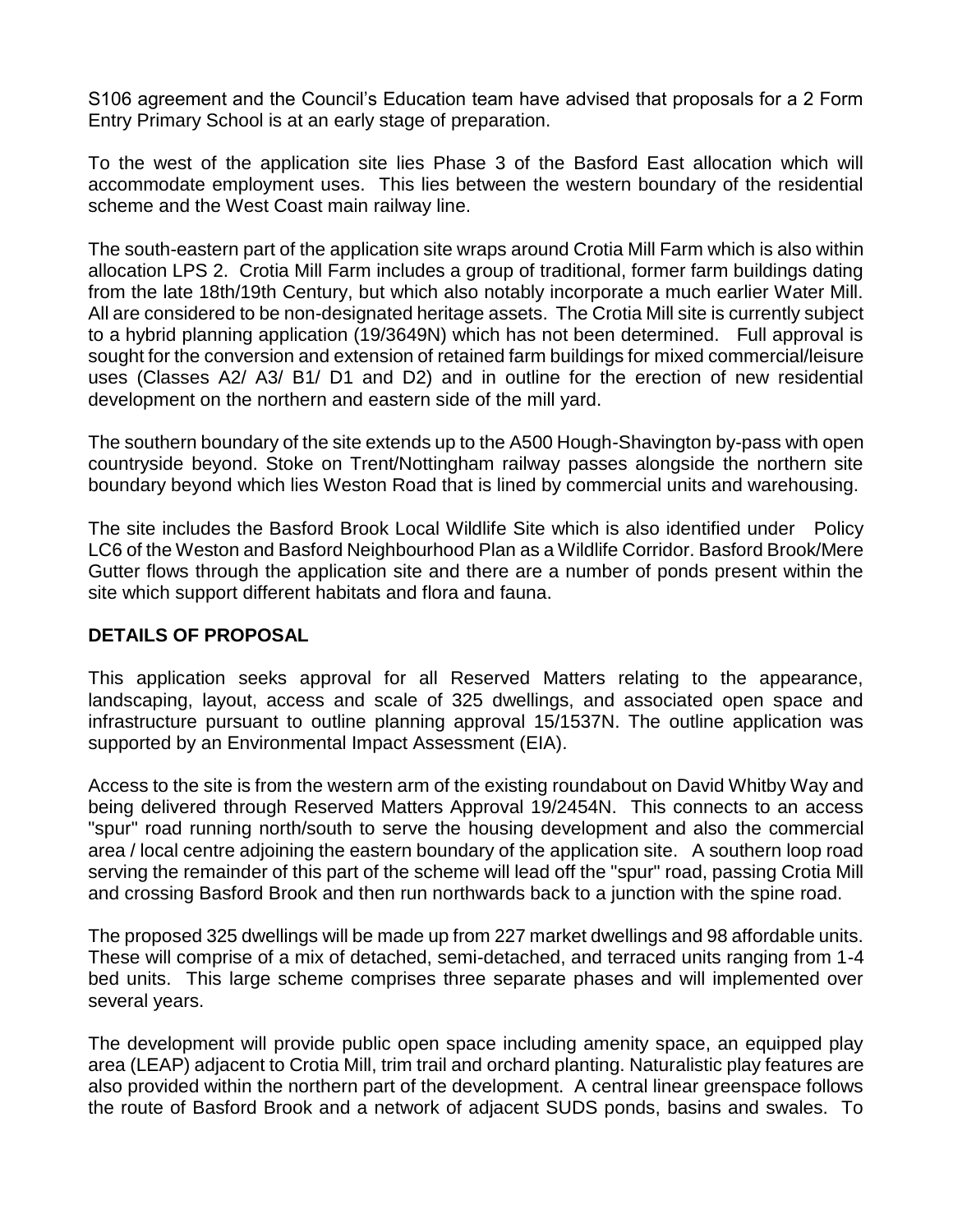accord with the outline approval (condition 38) of undeveloped buffer areas are also provided alongside Basford brook to safeguard and enhance wildlife habitat.

In accordance with the outline approval (condition 40), ecological habitat is also being created within land on the eastern side of David Whitby Way. A 'Habitat Creation and Management Plan' was secured through the first reserved matters application comprising the primary infrastructure works (19/2454N). The approved 'Habitat Management Plan' proposes enhanced habitat for Great Crested Newts, bats, invertebrates, nesting birds and reptiles.

Revised plans have been received during the application process in response to issues raised by the Council, predominantly in relation to design & open space, planting/landscaping, street hierarchy and pedestrian/cycle routes.

## **RELEVANT HISTORY**

20/0615N - Deed of variation in connection with outline planning permission 15/1537N Approved to Modify S106 27-Mar-2020

19/2545N - Approval of all reserved matters following outline approval 15/1537N for the infrastructure works at Basford East. Approved 05-Nov-2019

19/3649N - Hybrid planning application for mixed use and residential development comprising; a) in full: the conversion, alteration and extension of the former mill and two farm buildings to business / professional services (Classes A2 and B1) and/or food and drink (Class A3) and/or non-residential community uses (Class D1) and/or leisure uses (Class D2), under Class V of Part 3 of Schedule 2 of the Town and Country Planning (General Permitted Development) (England) Order 2015 (as amended) with initial vehicular and pedestrian access from Mill Lane and permanent vehicular and pedestrian access from the future highway network serving the Basford East Strategic Site, and associated car parking and landscaping, and; b) in outline: residential development with vehicular access from the future highway network serving the Basford East Strategic Site and associated car parking and landscaping, and with all other matters reserved. (Crotia Mill) - NOT DETERMINED

19/2545N - Approval of all reserved matters following outline approval 15/1537N for the infrastructure works at Basford East. Approved 05-Nov-2019

19/0704N - Non-material amendment to approved application 15/1537N - Outline planning application (with all matters reserved) for a mixed-use development comprising residential use (Use Class C3) (up to 325 residential dwellings); employment use (Use Class B1), local centre comprising health centre and community facility (Use Class D1), food/non-food retail (Use Class A1), public house/restaurant (Use Class A4/A3) and associated works including construction of a new access road with access from the Crewe Green Link Road South, creation of footpaths and provision of public open space and landscaping. Approved 10-March-2019

16/2465N - Variation of Conditions 4, 5 and 6 on application 14/1366N - to fell additional trees as part of the Crewe Green Link Road Scheme. Approved 03-Nov-2016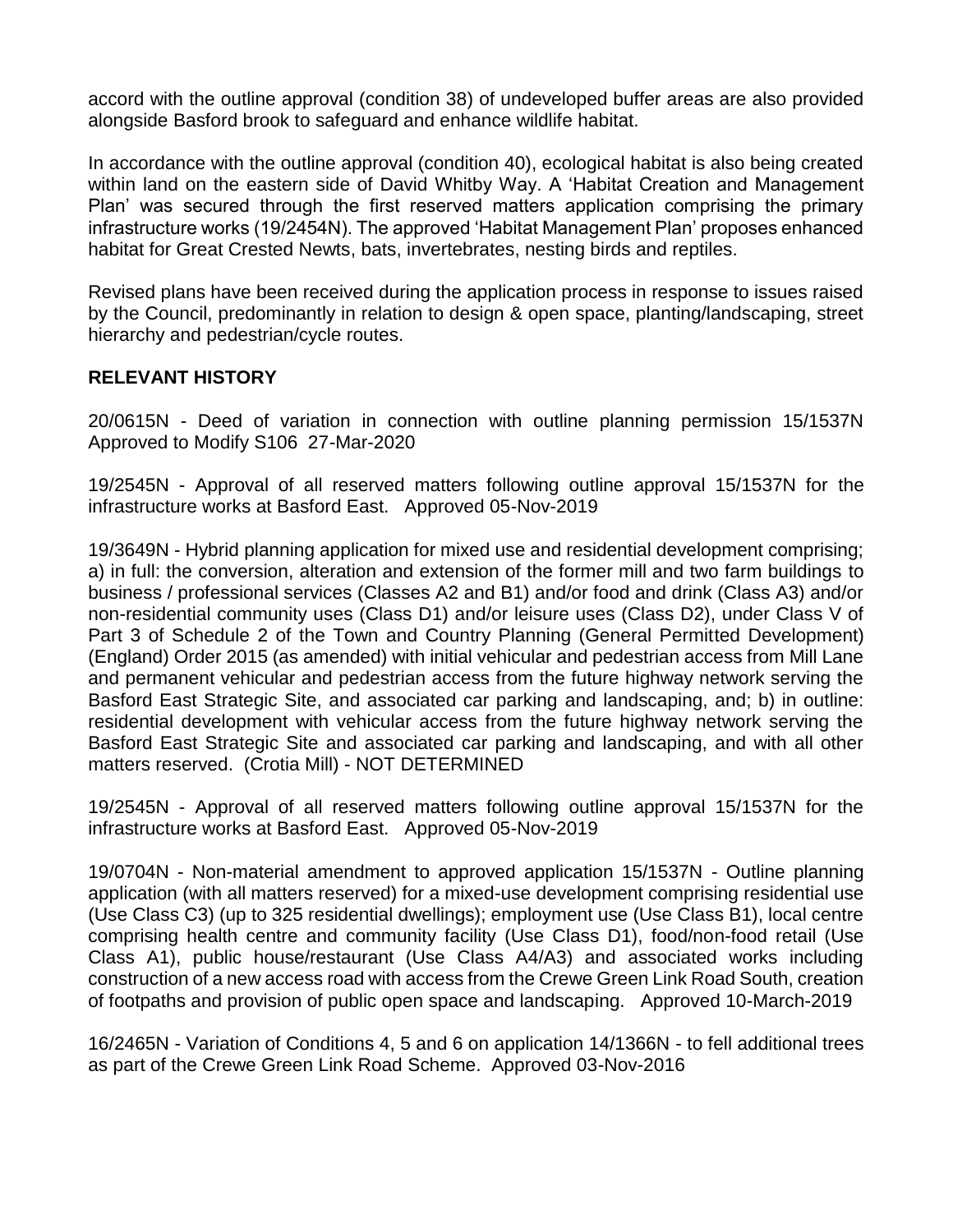15/3550N - Non material amendment to 14/1366N - Dual carriageway road, known as the Crewe Green link Road (south) linking A500 with the A5020 and associated works. Approved 25-Aug-2015

15/1537N - Outline planning application (with all matters reserved) for a mixed-use development comprising residential use (Use Class C3) (up to 325 residential dwellings); employment use (Use Class B1), local centre comprising health centre and community facility (Use Class D1), food/non-food retail (Use Class A1), public house/restaurant (Use Class A4/A3) and associated works including construction of a new access road with access from the Crewe Green Link Road South. Approved 23-Dec-2016

14/1366N - Variation of condition 2 (plans) attached to planning application 12/4115N. Dual carriageway road, known as the Crewe Green Link Road (South) linking the A500 with the A5020 and associated works. Approved 06-Jun-2014

12/4115N - Dual carriageway road, known as the Crewe Green Link Road (South) linking the A500 with the A5020 and associated works. Approved 18-Jan-2013

# **POLICIES**

# **Cheshire East Local Plan Strategy (CELPS)**

LPS 2 - Basford East

- PG 1 Overall Development Strategy
- PG 2 Settlement Hierarchy
- PG 7 Spatial Distribution of Development
- SD 1 Sustainable Development in Cheshire East
- SD 2 Sustainable Development Principles
- SE 1 Design
- SE 2 Efficient Use of Land
- SE 3 Biodiversity and Geodiversity
- SE 4 The Landscape
- SE 5 Trees, Hedgerows and Woodland
- SE 6 Green Infrastructure
- SE 8 Renewable and Low Carbon Energy
- SE 9 Energy Efficient Development
- SE 12 Pollution, Land contamination and Land instability
- SE 13 Flood Risk and Water Management
- CO 1 Sustainable Travel and Transport
- CO 2 Enabling Business Growth Through Transport Infrastructure
- CO 4 Travel Plans and Transport Assessments
- EG 1 Economic Prosperity
- EG 3 Existing and Allocated Employment Sites
- IN 1- Infrastructure
- IN 2 Developer Contributions
- SC 1 Leisure and Recreation
- SC 2 Outdoor Sports Facilities
- SC 4 Residential Mix
- SC 5 Affordable Homes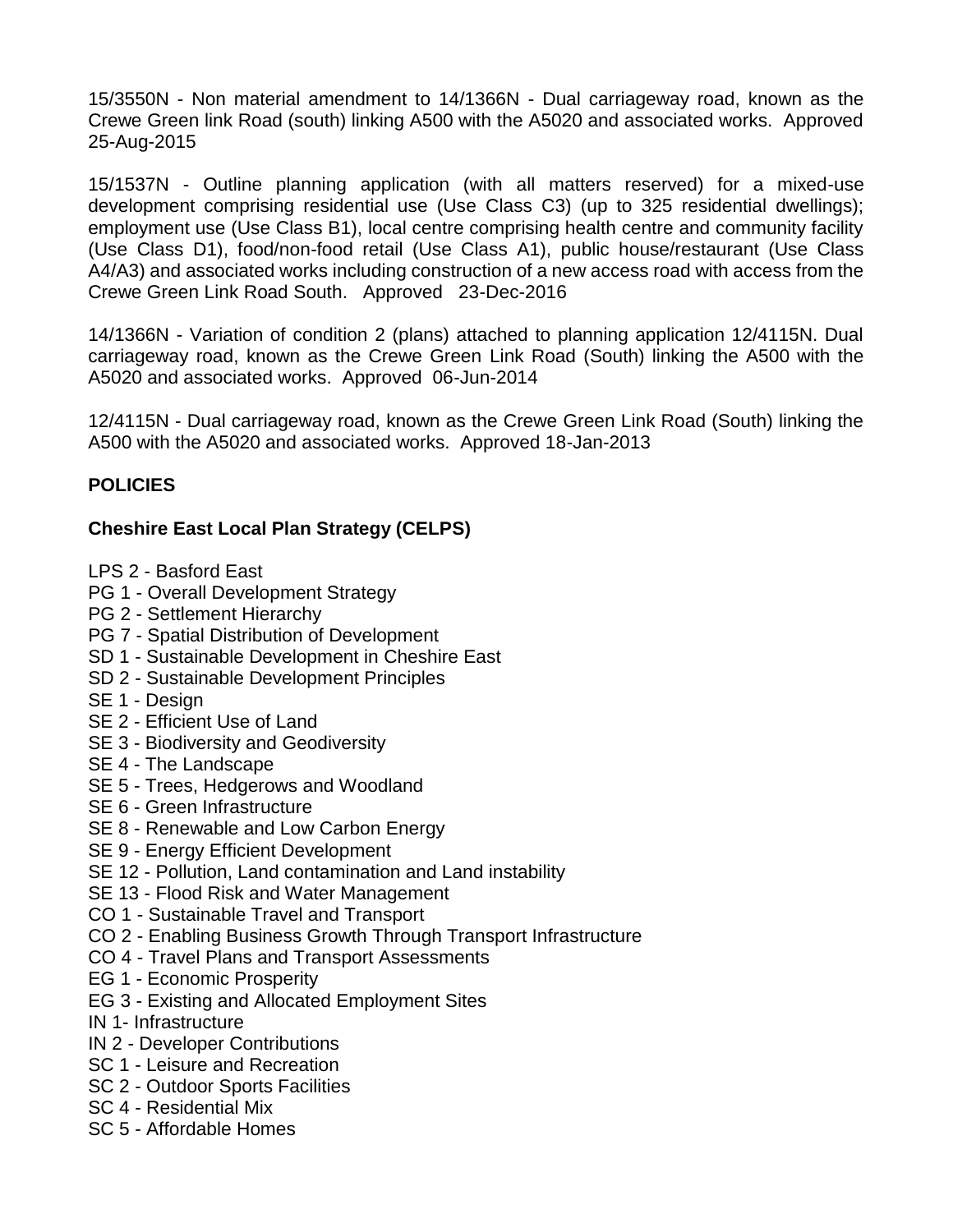The Cheshire East Local Plan Strategy was formally adopted on 27th July 2017. There are however policies within the legacy Local Plan that still apply and have not yet been replaced. These policies are set out below.

## **Crewe and Nantwich Replacement Local Plan**

- BE.1 Amenity BE.3 – Access and Parking BE.4 – Drainage, Utilities and Resources BE.6 – Development on Potentially Contaminated Land BE.16 – Development and Archaeology NE.5 – Nature Conservation and Habitats NE.7 – Sites of National Importance for Nature Conservation NE.8 – Sites of Local Importance for Nature Conservation NE.9 – Protected Species NE.11 – River and Canal Corridors NE.17 – Pollution Control NE.20 – Flood Prevention NE.21 – New Development and Landfill Sites TRAN.3 – Pedestrians TRAN.5 – Provision for Cyclists
- RT.9 Footpaths and Bridleways

# **Weston and Basford Neighbourhood Plan**

- Made on the 16 November 2017.

However, the Neighbourhood Plan states that. "For the avoidance of doubt the policies in the Plan do not cover the land at the major allocations at Basford West, Basford East and South Cheshire Growth Village".

# **Other Material Considerations**

National Planning Policy Framework (NPPF) National Planning Policy Guidance (NPPG) Cheshire East Design Guide - SPD

# **CONSULTATIONS**

**Environmental Protection:** No objection subject to conditions requiring the provision of noise mitigation and remediation of unexpected contamination with standard informatives relating to hours of construction, Piling and Dust Management. Issues relating to and external lighting and air quality are being addressed under conditions of outline approval 15/1537N.

**Strategic Housing Officer:** No objection

**United Utilities:** No objection

**Natural England**: No objection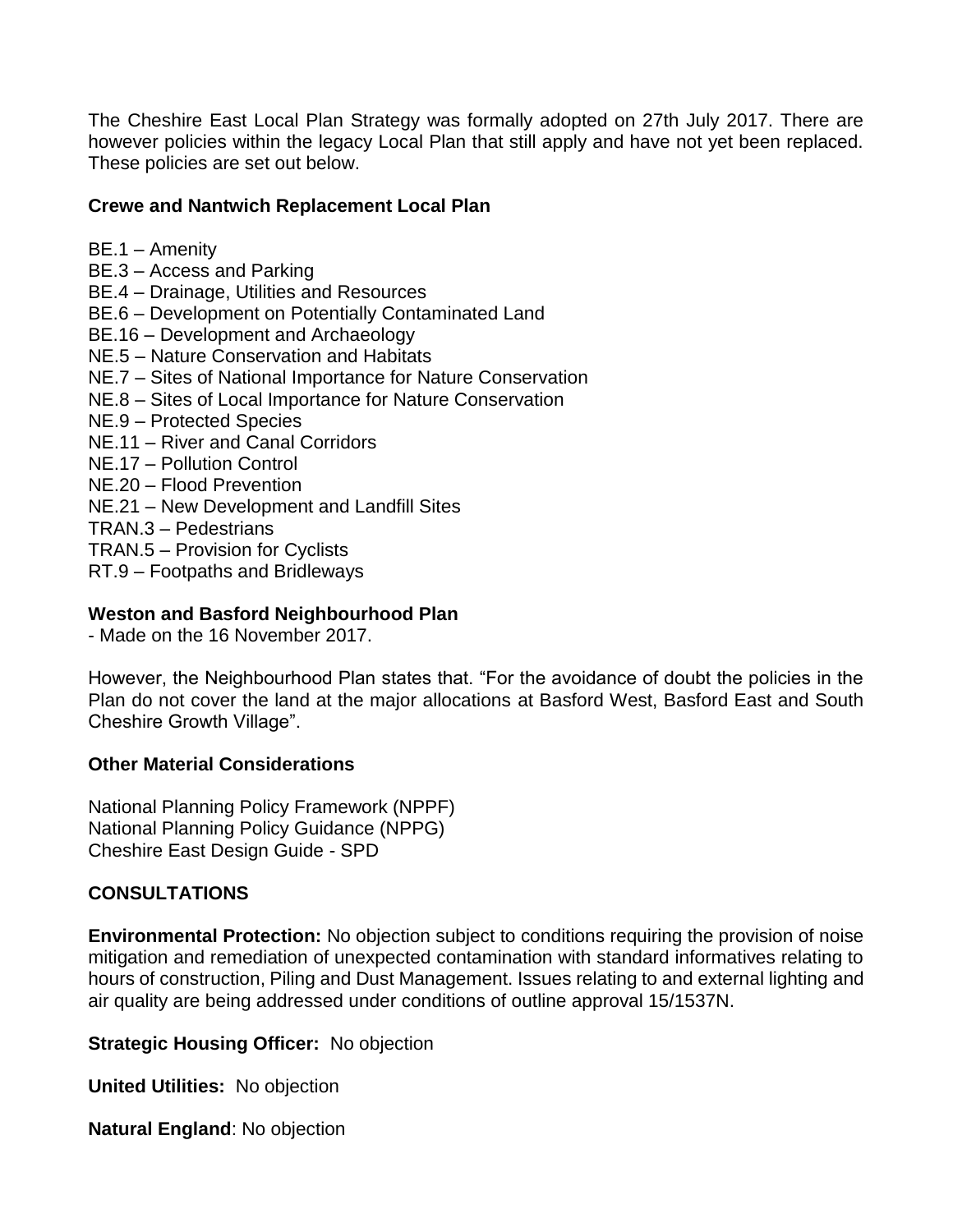### **Historic England:** No comments.

**Sport England:** Comments as follows "Sport England was consulted on the outline application to which we objected. I note from the decision notice and S106 agreement that our concerns have not been addressed and there is no provision for formal sport as part of the proposal. Whilst the provision of walking and cycling routes is supported Sport England has no further comment".

### **Network Rail:** Objects;

The development will have an unacceptable impact on risk on Basford Wood Level Crossing. The Council is requested to include a Grampian Condition upon the grant of planning permission to ensure that:

- The PROW over Basford Wood Level Crossing is permanently stopped up via s257 of the T&CPA, and,

- The closure of the level crossing, and any necessary diversionary route must be completed prior to the new dwellings being occupied.

In addition:

- The general layout of the road appears to align with Network Rail's plans for an access road to the Arriva Train Care Depot. However, NR have not had the opportunity to review this design in relation into scheme drawings for the road and to assess or input into the practicalities of the 'tie in' area between the two roads or the wider scheme.

- The submitted layout and overlay plans do not accurately reflect alignment of the adjoining HS2 safeguarding area and Phase 2a Act extents for the access road which is a Scheduled work in the Act.

**HS2 Ltd:** Formal HS2 safeguarding directions are not effective in respect of applications for approval of Reserved Matters as they are not applications for planning permission. Although the planning layout would tie in with the 'future Network Rail access road' it does not accurately reflect alignment of the adjoining HS2 safeguarding area.

**CEC Strategic Highways Manager:** No objection, as the proposed infrastructure is of suitable design and standard to serve the development.

## **National Highways**: No objection

## **Flood Risk Manager**: No objection

**Public Rights of Way Unit:** Object. Parts of Basford FP2 and Weston FP17 appear to run along the estate roads. Detailed information is required as to how the footpaths will be accommodated and/or suitable proposals for diversions of the footpaths.

**Cheshire Archaeology:** No objection. There are extant archaeological conditions attached to outline planning proposal 15/1537N

## **Environment Agency:**

- No objection in terms in respect to Flood Risk on basis that development to be carried out in accordance with the submitted Flood Risk Assessment (Report No: 2014-083-Rev A, Dated: 09/03/2015, by the Flood Risk Consultancy Limited).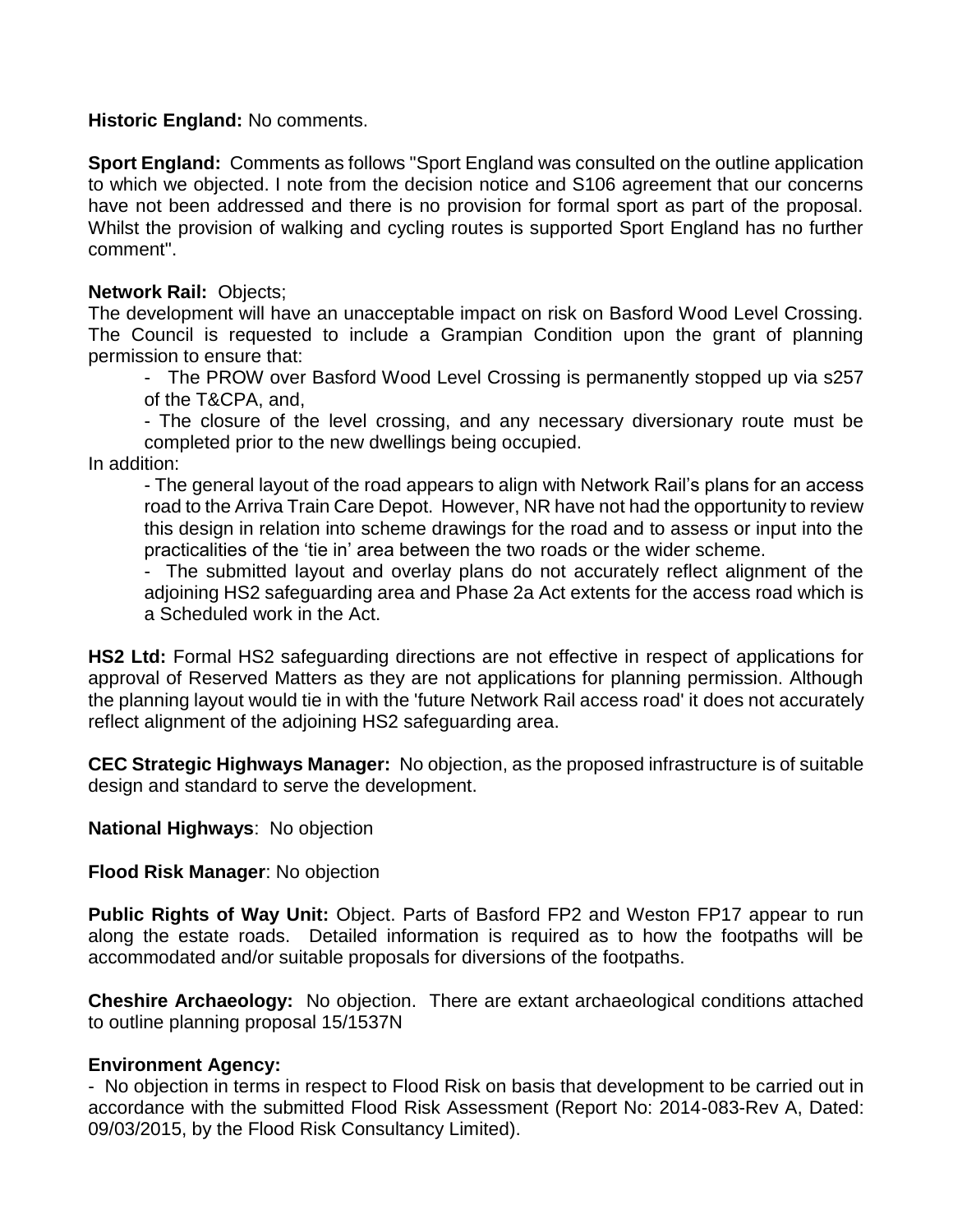- Recommends that a Condition should be imposed in respect of the remediation of unexpected contamination which may be discovered.

- Further details required of large undeveloped buffer zone around Basford Brook and for the protection and/or mitigation of damage to populations of white-clawed crayfish and associated habitat during construction works and once the development is complete

- Bridges shall be clear spanning structures with the abutments set back from the watercourse on both banks of Basford Brook to provide a natural riparian river bank beneath the bridge. (detailed design of Bridges/crossings required under Condition 37 of the outline approval)

## **Weston and Basford Parish Council:**

- Concerned that this proposed scheme suffers from the absence of a comprehensive detailed master plan for Basford East

The development sits most uncomfortably with Crotia Mill. Whilst this is outside the application site, it abuts it. We need to know the details of the proposed Crotia Mill development before the any decision can be made on the layout which surrounds it. There is a collar of social housing on two sides of Crotia Mill which is of very high density and will be likely to result in a ghetto. This could well be detrimental to the character which the owner of Crotia Mill wishes to create. Social housing should be pepper potted around the site.

- The details on one of the layout plans show vehicular access onto Mill Lane. There must be no vehicular access back into Weston. (NB Vehicular access not proposed from the scheme to Mill Lane)

 - The buffer zone on either side of the access road from the central roundabout off David Whitby Way is considered to be totally inadequate in width. This links the layout to a large industrial allocation close to the West Coast Main Line to the west and will take industrial traffic near to dwellings. Also, the buffer zone along the western boundary of the site bordering a definitive right of way looks to be extremely narrow. No details of this industrial area have yet been submitted.

- The detailing of the layout in relation to the proposed commercial development which will abut David Whitby Way needs more scrutiny. One would assume that the dwellings in this location will face onto the proposed commercial centre given that this area is referred to as the local centre. Without any details of the proposed commercial development to which it relates (outside Wimpey's ownership), the layout in this location doesn't give any feeling of sense of place. In layout terms it's just a row of dwellings.

- The point needs to be made yet again that there needs to be a proper pedestrian crossing facility to link this development with the primary school and other facilities on the eastern side of David Whitby Way (outside the site boundary). This should be a footbridge and not a pelican crossing or similar, given the likely conflict of pedestrian movements across this extremely busy road which is part of the principal road network. There also needs to be a proper pedestrian crossing across the access Road from the central roundabout within the site boundary to facilitate safe pedestrian movement through the proposed footpath / play area system.

In visual terms the layout could be considerably improved if Cheshire Railings were incorporated at strategic points. This would reflect some local character within the development. - In design terms the two and a half storey houses seem to be randomly scattered across the layout. They need to be sensitively positioned to create focal points, visual stops etc.

## **OTHER REPRESENTATIONS;**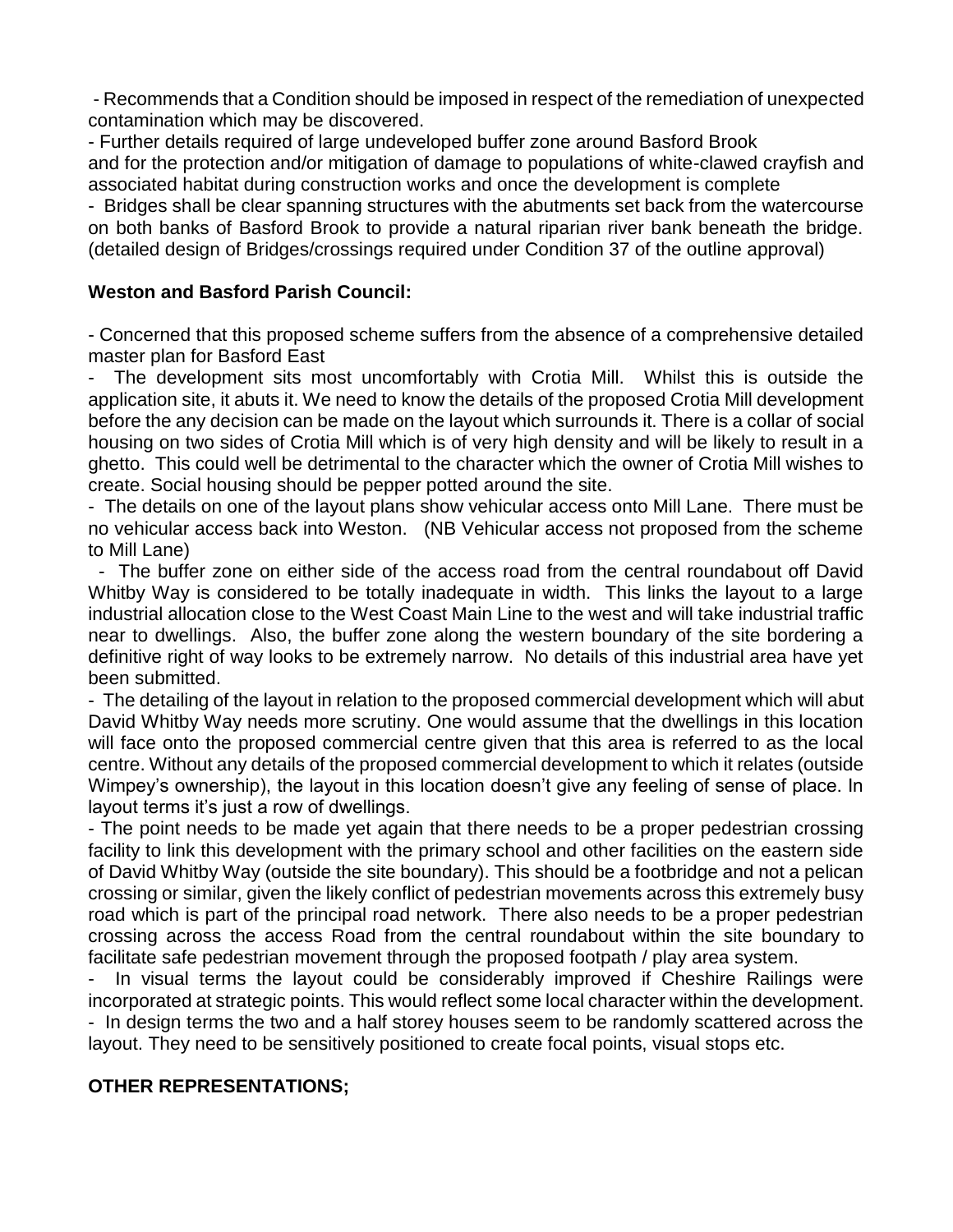A representation has been received from the occupier Fir Tree Cottage, Weston Road raising the following concerns:

- Although supportive of the proposal grave concerns of the impact this will have on traffic using Weston Road, B5472.

- Subject to constant HGV's using Weston Road as a quicker route to the A500, both day and throughout the night, including weekends, with a detrimental effect on the quality life

- The 50mph speed limit on David Whitby Way deters many drivers, instead choosing a "B road" with a national speed limit. Very little traffic uses David Whitby Way, choosing Weston Road instead. This road came at a cost of £26.5 million pounds and is often empty, certainly HGVs do not use this road.

- With ongoing roadworks and the potential to decrease the speed limit on David Whitby Way, this will further exacerbate the issue.

- A 30mph speed limit should be introduced from the roundabout at David Whitby Way to Crewe Hall, Weston Road to reduce the speed of the traffic, and enable vehicles to safely pull out of driveway and for residents to cross the road. This will also reduce noise from lorries speeding past property at up to 60mph overnight.

Letters of objection have been received on behalf of the Witter Trust, the owner of Crotia Mill Farm and express concerns over the relationship of the scheme to the development of their own site. In summary they comment:

1. It is imperative that our client's and the Taylor Wimpey proposals are considered together in the interests of good planning and place-making. This is the approach which the Places Matters NW Design Panel Review also advocates.

2. Separate determination of the proposals is in conflict with the development plan as the policy for Site LPS2(4) of the Part 1 Local Plan clearly stipulates that Crotia Mill Farm must be retained and incorporated into the new Basford East community.

3. There is a very real risk of pre-determination and very likely consequences of 'getting it wrong' such that our client will abandon the restoration of Crotia Mill Farm if the Taylor Wimpey application is approved in isolation without fully-tested and robust safeguards being put in place.

# **OFFICER APPRAISAL**

## **Key Issues**

- Principle of development
- Housing
- Design
- Crotia Mill
- Highways
- Ecology
- Trees
- Landscape
- Open Space
- Amenity
- PROW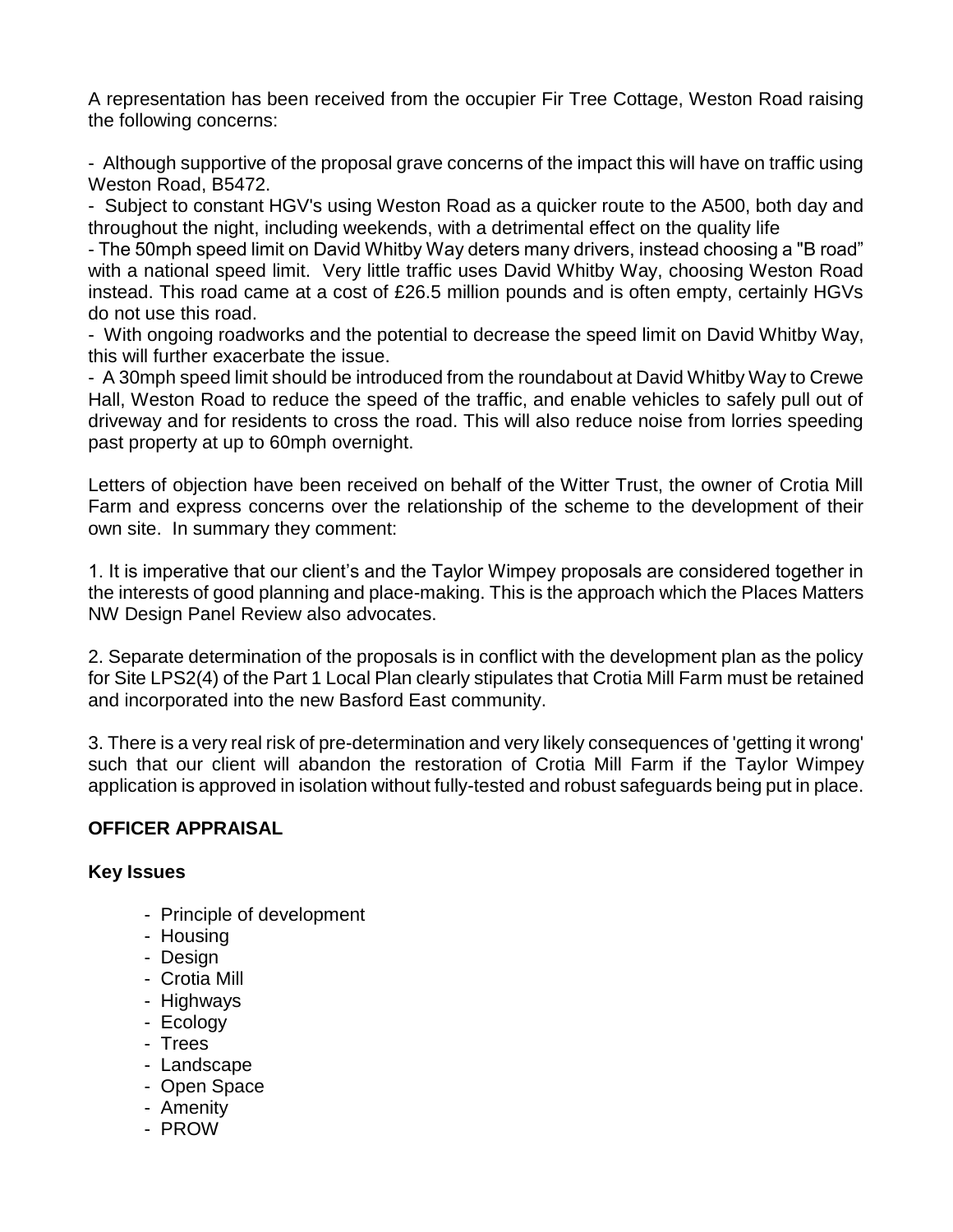- Flood Risk/Drainage

## **Principle of Development**

The application site lies within the Basford East Strategic Site which is allocated under policy LPS 2 of the CELPS for the delivery of employment use together with the up to 850 new homes. It is considered that the proposals meet the requirements of policy LPS 2 as they relate to this site.

This application relates to the acceptability of the proposed development in context of the reserved matters as the principle of erecting 325 dwellings including site access from David Whitby Way and the associated provision of crossings over Basford Brook has already been granted under outline planning approval 15/1537N. Therefore, considerations of the Layout, Scale Appearance, Landscaping and Access are the principal considerations of the proposed development and the details of all relevant technical matters are discussed within the report.

The development is bound by the terms of the Section 106 agreement which has been subsequently varied under 20/0615N, to secure the following:

- Affordable housing provision (30%)
- Education contribution and securing of primary school site
- Highway contributions (including a contribution towards a bus service)

- Contribution towards scheme of traffic management/calming measures in the Village of Weston.

- Open Space provision and management
- Ecology (barn owl habitat)

Primary Infrastructure works including road access serving the site from David Whitby Way were secured under Reserved Matters Approval (19/2454N) and comprise the first phase of development within the application site. These works are close to completion.

## **Housing**

In accordance with the S106 Agreement (as varied), the scheme will provide 30% affordable housing (98 units) in clusters spread throughout the site. In accordance with the requirements of Policy SC5 of the CELPS for the provision of both social rented and/or intermediate housing, as appropriate.

To address concerns raised by the Strategic Housing Officer the proposals have been amended to show an acceptable degree of 'pepper potting' of affordable units within the development together with the inclusion of several of 4-bedroom affordable dwellings.

Given the provision now proposed, the Housing Officer has advised that an appropriate mix of property sizes and tenure split is proposed with affordable units being satisfactorily distributed throughout the site. In terms of tenure 65% of units are for rent, and 35% units will be available for Shared Ownership (Intermediate units). The provision includes;

18 - One bed units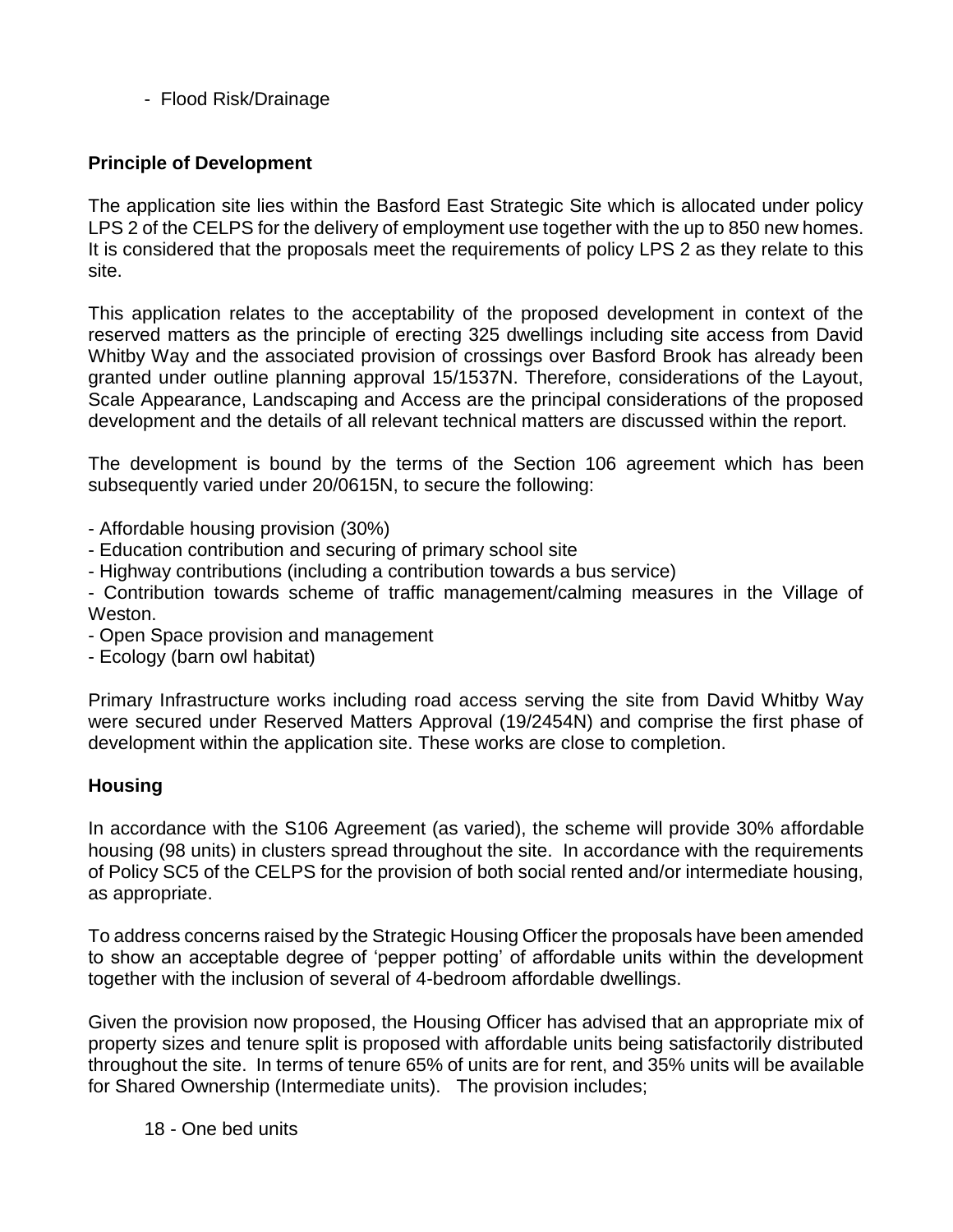- 42 Two bed units
- 34 Three bed units
- 4 Four bed units

Policy SC4 of the Cheshire East Local Plan requires developments to provide a reasonable mix of housing types, tenures, and sizes. The 325 dwellings will be made up from 227 market dwellings and 98 affordable units. These will comprise of a mix of detached, semi-detached and apartment units ranging from 1–4-bedroom units. This scheme is proposed to be implemented on a phased basis (comprising three separate phases) over several years. It is considered that the proposed mix is acceptable by size, tenure and type. Therefore, the proposal accords with policy SC4 of the CELPS.

The proposed housing mix is designed to provide a variety of accommodation for different household types and sizes spread throughout the development.

# **Layout / Design**

Policies SD2 and SE1 of the CELPS expect housing developments to achieve Building for Life 12 (BfL12) standard, and that development proposals consider the wider character of a place in addition to that of the site and its immediate context, to ensure that it reinforces the area in which it is located. These principles are also reflected in the CEC Design Guide. BfL12 uses a traffic light system, with the aim of eliminating reds, whilst maximising the number of greens. The Council's Design Officer has undertaken a BfL12 assessment of the application, which is reflected in the commentary below.

## 1. Connections

The layout provides for opportunities for the provision of strategic pedestrian links to the eastern part of the wider Basford East allocation and connecting to the South Cheshire Growth Village, albeit this relies upon third party land and agreement with adjoining landowners. In particular the success of the east-west connection within this part of the site will require collaboration of the applicant with the developer of the Crotia Mill site to deliver a co-ordinated design.

If all elements come forward then a green could be awarded but considered appropriate to award amber at this stage given the phasing/timing of nearby facilities, and the need to secure pedestrian connection to areas off site through successfully including the east-west pedestrian route as part of the layout, particularly the area that relates to the Crotia Mill site.

## 2. Facilities and services

The site is presently some distance from existing facilities but forms part of a wider allocation that will include local commercial and employment development and a local centre. The site will also connect to SCGV which will also have local facilities. A primary school site is to be provided as part of the Basford East scheme, but CEC Education is responsible for the delivery of the school itself.

A variety of open space is proposed, including several areas of formalised play including a LEAP adjacent to the Crotia Mill site, smaller local areas of play and a trim trail. The layout provides for opportunities for the provision of strategic pedestrian links to the western part of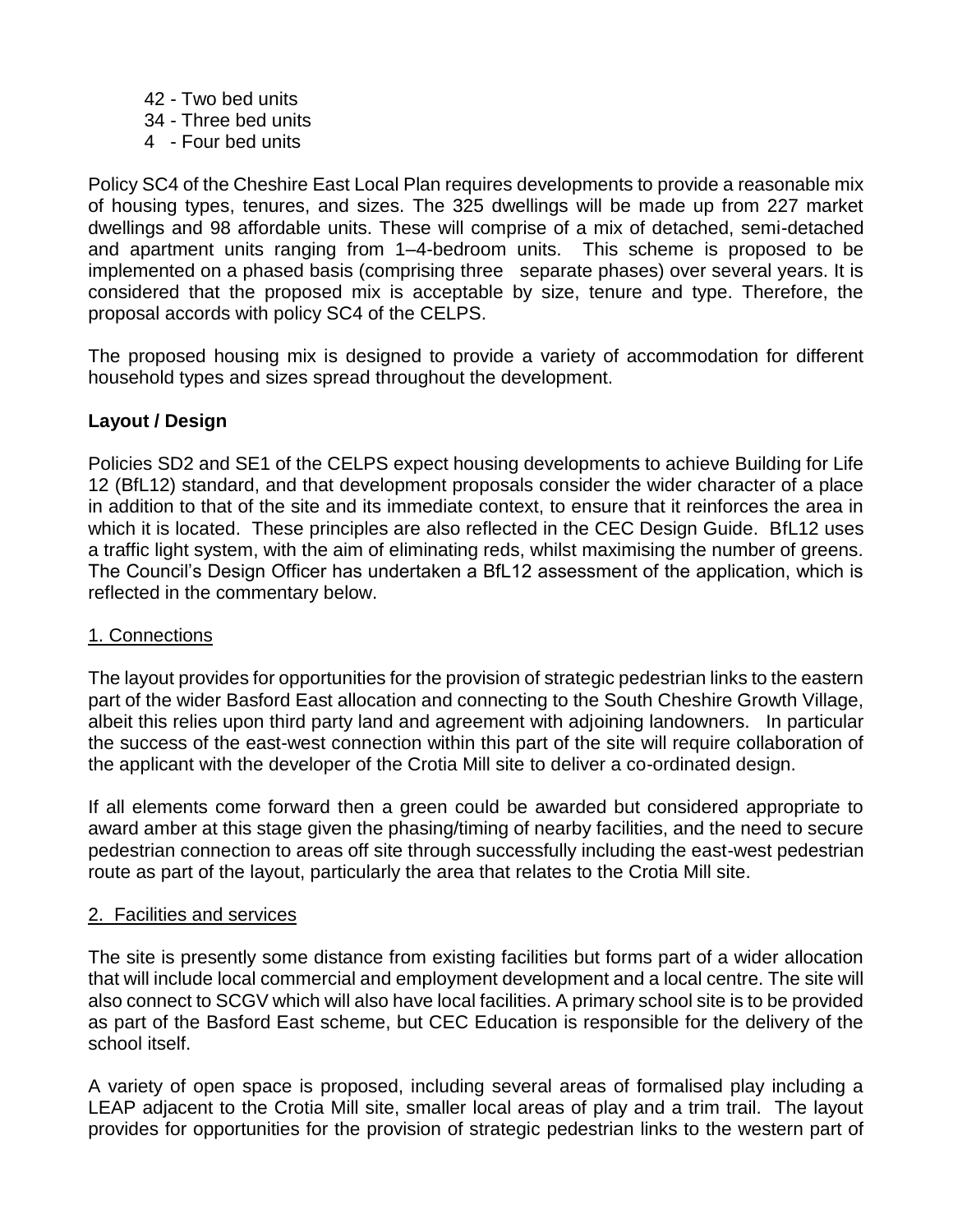the wider CELPS site and the South Cheshire Growth Village, which are secured within the layout. If all elements come forward then a green could be awarded but considered appropriate to award amber at this stage given the phasing/timing of nearby facilities and the school.

## 3. Public transport

The site itself can be served by a limited bus service. The S106 Agreement requires a financial contribution to support new bus services to serve the development;

Bus stops on David Whitby Way are to be provided to saved and served by Bus route 85 which is hourly in both directions linking Nantwich and Newcastle-under-Lyme. All parts of the site are readily accessible on foot to the bus route on David Whitby Way.

### 4. Meeting local housing requirements

A range of house types are proposed from 1 bed apartments to 4 bed larger family houses. Housing mix and tenure plans have been provided evidencing the distribution and mixing of house and tenure types and the extent of their pepper potting. Affordable homes are in the main widely spread out across the application site.

### 5. Character

The layout provides a framework that creates a positive structure of streets and spaces with a distinct hierarchy of street types and achieves an outward looking development overlooking the main public spaces and landscaped edges. The scheme is designed to incorporate four character areas defined as the Rural Edge, Green Core, Local Centre and Crotia Mill. The Design Officer considers this overall approach to be acceptable given that the Crotia Mill character area has been enlarged to include the plots north and south of the southern loop road and interrelationship with Crotia Mill. However, the scheme presents some issues about how this development and the Crotia Mill sites interface, given the character and density in the southeastern part of the site, and reservations remain that these two sites are not being designed collaboratively.

Improvements have been made to the layout and refinements to the design of house types during the course of the application which has provided a greater sense of identity and better overall quality for the scheme. Focal buildings have been enhanced with additional detailing to emphasise their positioning in the layout.

Specific character types have been identified which for the most part are quite subtle in variation but with a more tailored approach to the dressing of the buildings in the immediate proximity of the Crotia Mill site, in conjunction with changes to layout. This part of the site is however especially sensitive however and was the subject of specific comment in the Design Review process, summarised in the Findings as *"Maximise the value of Crotia Mill and hold back your final designs, if necessary until this can be fully integrated"*. Whilst revisions have been made to house types and some minor changes in proximity to the Crotia Mill site, concerns raised by The Design Officer remain about the positive integration and fully exploiting the potential of the south eastern part of the site remain.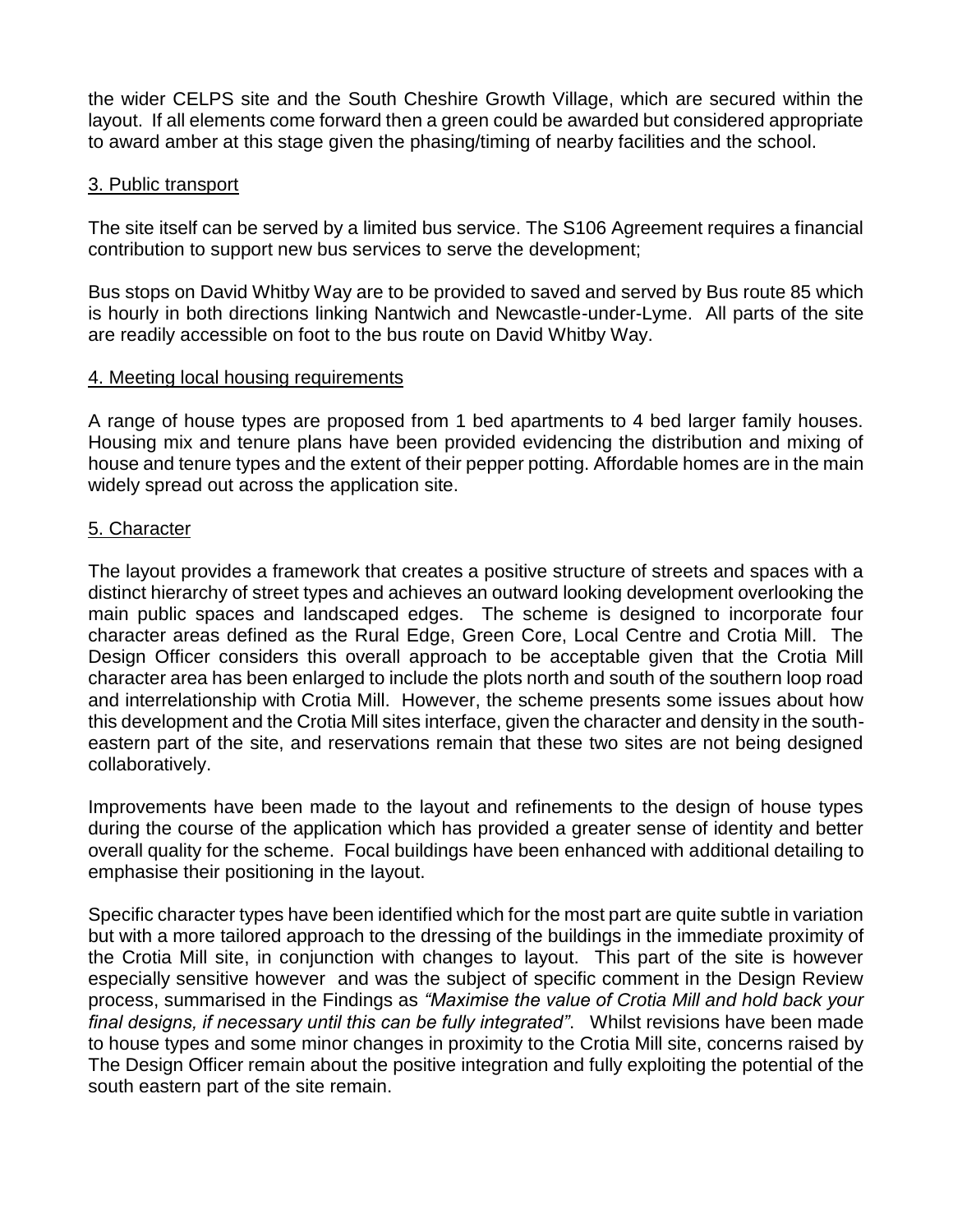Overall, the scheme has included tree lined streets. Although one area where more trees could be accommodated would be along the southern primary loop is in the eastern verge, where significant lengths of the verge show no trees in the landscape information. The Design Officer further considers that wherever possible additional trees should be provided in secondary streets and spaces, and within front gardens to help break up communal parking areas. Additional areas of rain gardens have provided along the southern avenue street and key spaces in the northern part of the site but ideally, they could be used more extensively used on edges adjacent to open space and for Mews parking areas. Amended landscape plans are to be submitted and an update will be provided.

The Design Officer has advised that street design and surfacing materials are not fully in accord with the CEC design guide and recommends that this issue addressed through a suitable planning condition.

Cheshire East is presently developing its own guidance in relation to SuDS design. This advocates a much more natural approach to larger components such as detention ponds/basins, to ensure they retain water year-round; have more naturalised forms; provide landscape and ecological value and are designed to avoid the need to exclude people, allowing greater interaction and educational/social value. The Design Officer advises that further detailed information on the design of proposed SuDs features is needed for reassurance that these will have a naturalised character adding to the quality of the landscape setting. A condition is recommended requiring the submission of working design/details for SuDS basins and rain gardens.

The Design Officer has concluded that if there were not uncertainties around the successful design and integration of Crotia Mill which fully exploited the potential of this part of the site, the scheme would meet the requirements of this criterion (character) for an award of green.

#### 6. Working with site/context

The primary outstanding contextual issue is the relationship and integration with the Crotia Mill site, notwithstanding the improvements secured in opening up the relationship of the mill site to the brook, the associated preservation of the peat landscape and provision of the themed open space/play immediately to the west of the Mill.

The quality and relationship of development to the south and east of the Mill site and the lack of co-ordination between the design of the two sites means there is concern that the opportunity presented by the mill site and its surroundings will not be fully realised.

As referenced above in relation to Suds, given the relation to the brook and its valley, Suds could contribute significantly to the sense of place but only if designed well and as an integrated element of the landscape. Further detailed information on the design of proposed Suds features is needed to ensure that these features will have a naturalised character adding to the quality of the landscape setting. The Design Officer has recommended a condition be imposed requiring the submission of working design/details for Suds basins and rain gardens as these features will be important to the final character and appearance of the scheme.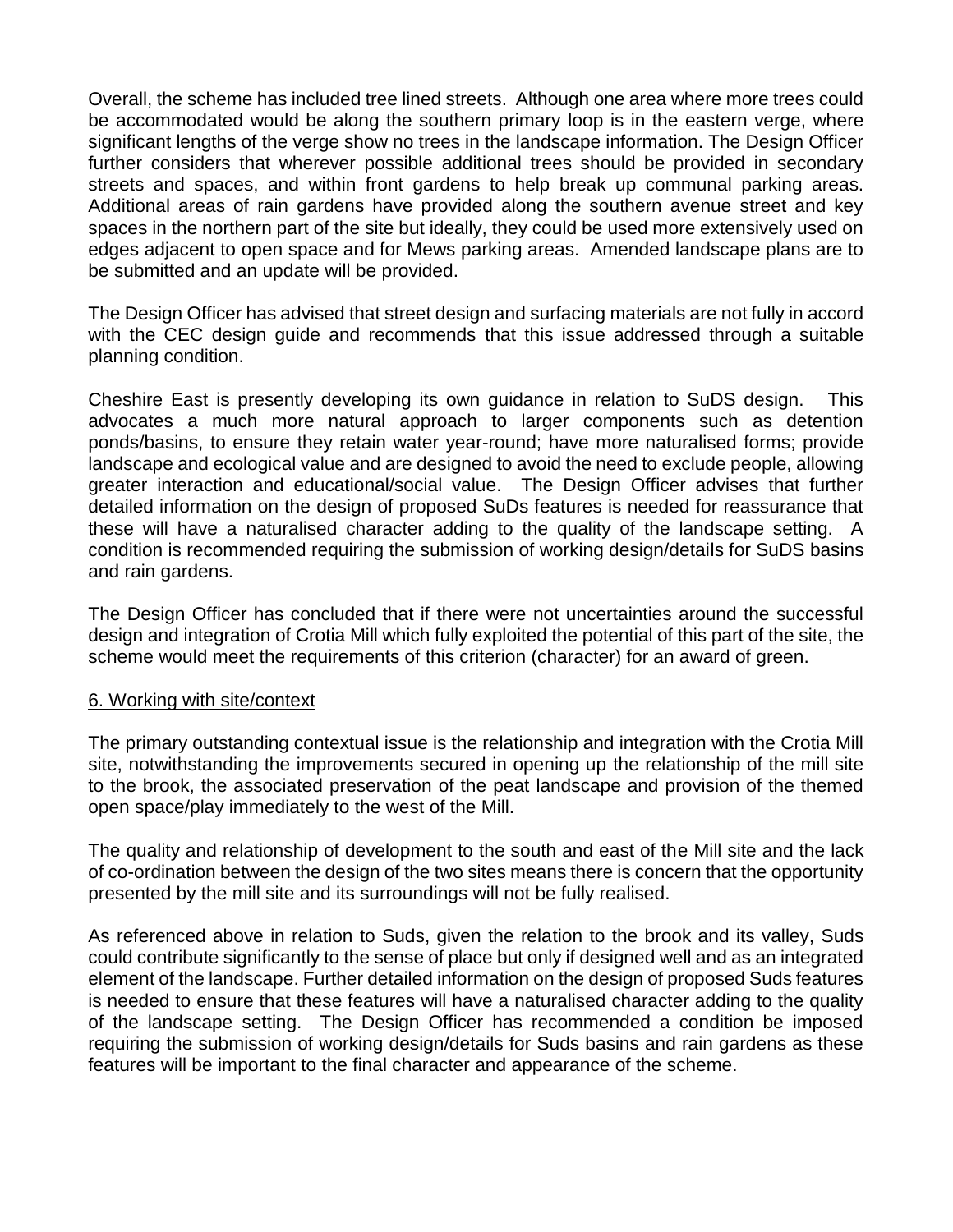In addition, the Design Officer has commented that an area to the west of the Crotia Mill site, could be designed based on 'sponge' principles to help in its characterisation and to take account of the peatland in that area.

The Design Officer has concluded that if there were not the uncertainties around the successful design and integration of Crotia Mill and the requirement of further details of the character and design of suds, it is considered that the remainder of the scheme would probably meet the requirements for an award of green

#### 7. Creating well defined streets and spaces

There is a defined hierarchy within the street design and generally a perimeter block structure has been formed with buildings presenting active frontages onto streets and spaces. Buildings positively address corners through the inclusion of appropriate corner turning designs with active elevations.

### 8. Easy to find your way around

The scheme is awarded green as it has a logical structure and is inherently legible. In particular there is a definite street hierarchy defined by the main loop route though the southern heart of the site. Focal spaces and buildings within character areas are incorporated at key points within the layout.

The legibility of the scheme is already reasonably sound, particularly through the provision of the Linear Park running north /south alongside Basford Brook and network of pedestrian routes through the site. However, the creation of a focus in the southern part of the site with Crotia Mill as the centrepiece, would also further enhance the scheme's legibility as well as help create a distinct part of the scheme tied into key routes through the development and beyond.

#### 9. Streets for All

This is considered to warrant an award of green, although the Design Officer considers further refinements could still be secured, by including more tree planting in secondary streets and ensure that more areas are characterised by rain garden treatments.

Street materials should also be compliant with the Design guide. This will be secured by a planning condition in order to resolve several deviations from the materials set out in the Design Guide SPD. It is also recommended that conditions are imposed requiring details of the design of pedestrian focused crossing points across the main east/west access and the southern primary loop.

#### 10. Car parking

The Design Officer considers that his should be awarded green. Amended plans have been summited which have reduced the concentration of areas of frontage parking. This has been undertaken in several areas, including the surfacing frontage parking in blockwork as part of creating Mews spaces.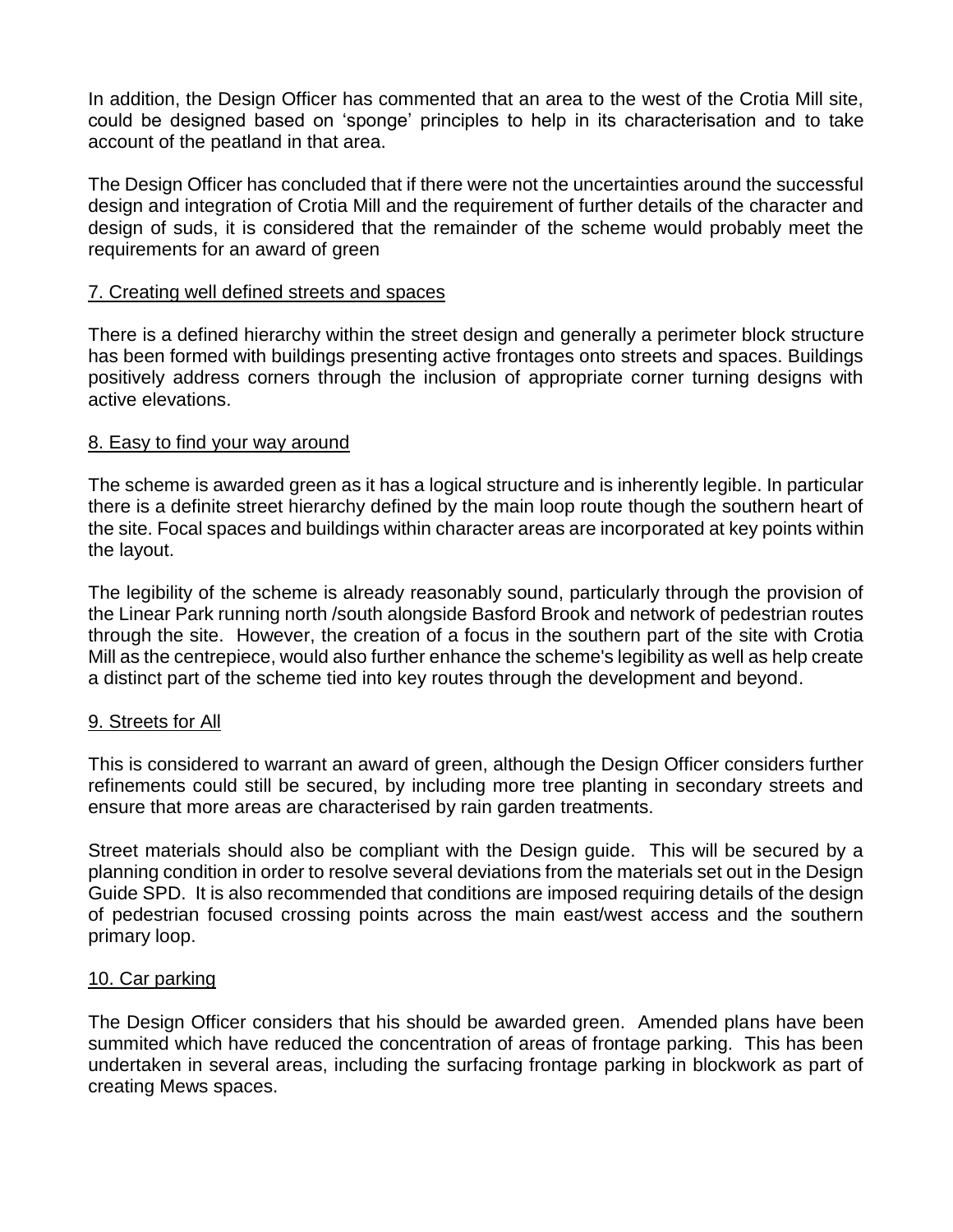There are some grouped frontage parking areas (e.g. plots 67-71) that are surfaced in bitmac but these are quite sporadic and not widespread or are sufficiently broken up by landscaping to not overly dominate. Mews streets have been created in several areas and courts, both surfaced in block.

### 11. Public and private spaces

A positive green spine is created within the scheme focused upon the Brook, characterised by the waterscape and in the southern area by the relationship and setting of Crotia Mill. It is positive that playspace in this area will be themed and that this will be complimented by other local play within the scheme. Amended landscape plans are awaited to ensure that the character of the suds along the green spine required is of satisfactory quality.

Whilst ideally the Design Officer considers that the introduction of a feature akin to a mill pond to reinforce the setting of Crotia Mill site within POS to the west of the Mill, the siting of this this feature cannot however for technical drainage issues form part of the Suds proposals for the scheme.

As recommended by the Design Officer the SuDS concept has included an increased use of rain gardens, reinforcing the relationship to water and helping to create more people focused streets and spaces.

Properties generally have reasonable sized gardens. Although, ideally private/communal space needs to be clearly identified for apartments and also the provision of balconies has not been incorporated into the house type designs which would have been beneficial for overlooking areas of POS and providing modest areas of private space.

The Design Officer considers that an arts/interpretation trail could also be provided to help characterise spaces and routes through the site and enhance legibility, potentially building on the proposals for the Mill based character of the main open space/play. It is recommended that this is secured through a planning condition

Landscape and Habitat Management Plans have been submitted. However, a condition is recommended to secure a minimum 25-year management period for open space, ecological areas, and SuDS and a 10-year period for frontage landscaping, including trees in front gardens.

Whilst more tree planting is shown to reinforce the existing green infrastructure framework, amended landscape plans are awaited to ideally include more native woodland trees to be secured and as future natural landmarks in key locations within the site.

Given that amended landscape details are awaited this awarded Amber.

#### 12. External Storage

The submitted Refuse Strategy Plan shows recycling bin storage will be provided in the rear gardens for houses with paths giving direct access to the streets for collection. The apartments will have communal bin storage areas in locations with easy access for refuse collection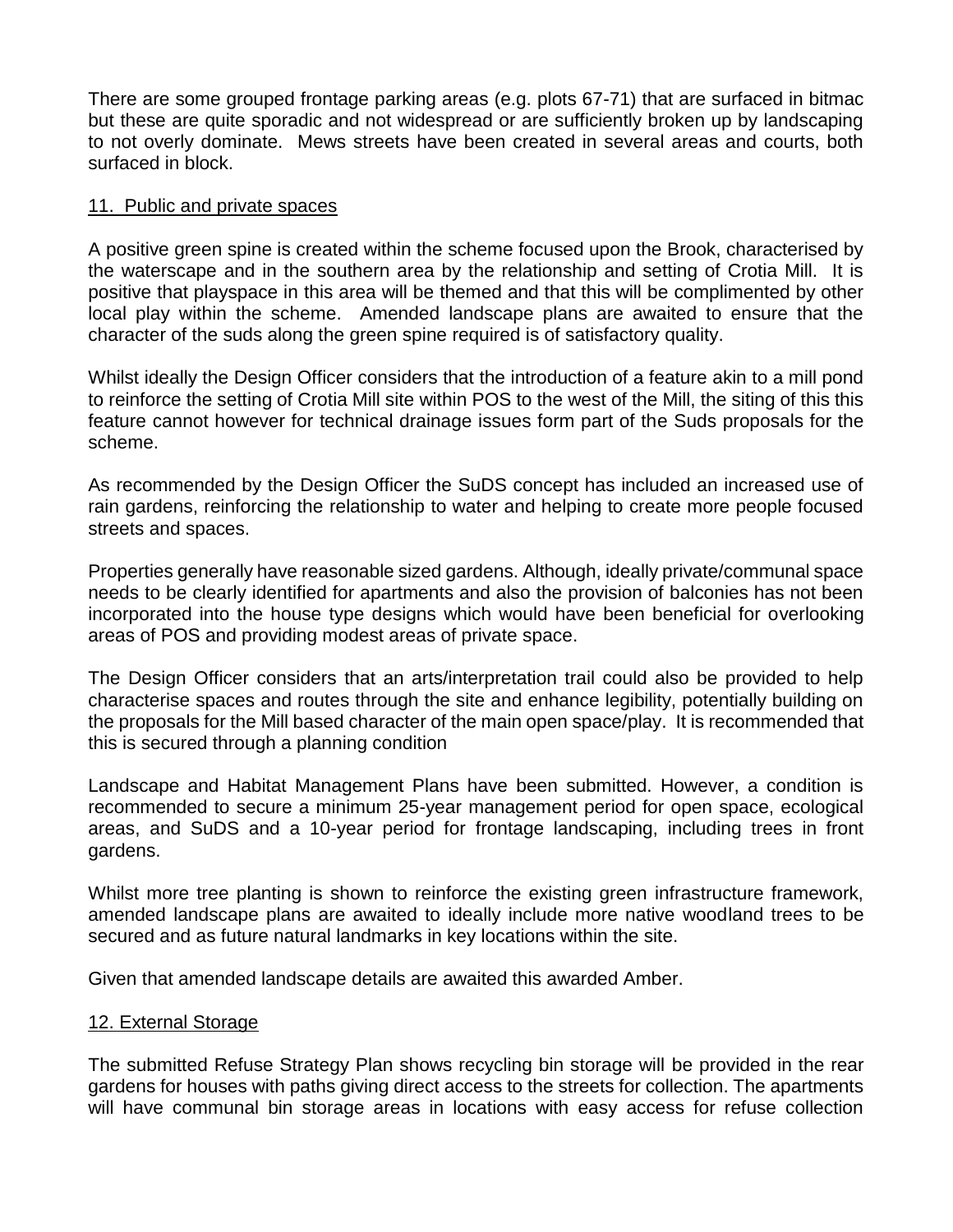operatives. However, whilst indicated, there is there is little detail of cycle storage for apartments, and it is recommended that this is secured through a planning condition.

#### Summary of assessment

There are no reds. Ambers in respect of Criteria 2 & 3 are beyond the control of the applicant and independent on the wider community and social infrastructure coming forward.

The ambers where there is still an element of concern are where further changes are advocated. These mainly relate to the relationship of the south-eastern part of the development adjoining Crotia Mill, relating to 1 Connections (especially where it relates to the wider east/west link), 5 Character, 6 Working with the site/context and 11 Public and private spaces. But arguably these BfL12 criteria could be considered borderline green on the basis of the successful integration of the development with the adjoining Crotia Mill scheme.

The Design Officer considers that the outstanding issues relate to the detailed design and integration of both sites, and this can be addressed through a planning condition being imposed enabling the south eastern part of the TW Scheme to be revisited in conjunction with revised proposals for Crotia Mill.

## **Crotia Mill**

The relationship of the development with Crotia Mill which is non-designated Heritage asset is of critical importance in terms of the development of Basford East. Policy LPS 2 (point 4) states that the development of Basford East will achieve through, *"the retention and incorporation of the existing farm buildings on the site, potentially as part of the local centre"*.

A hybrid application (19/3649N) is currently under consideration for the conversion, alteration and extension of the existing building as Crotia Mill to accommodate a range of mixed commercial and leisure uses in full. Residential development on the eastern and northern side of Mill yards buildings is proposed in outline and adjoins the proposed Taylor Wimpey (TW) scheme. Access is proposed to the Crotia Mill development via the southern loop road from the TW scheme.

Prior to the submission of the TW Reserved Matters application the proposals were subject to an independent review by Places Matter. The review commented that:

*"There was a lot of discussion regarding Crotia Mill and the Panel noted the difficulties of this being in another ownership. You are all making steps to unlock the advantage of this asset, but it still needs a more integrated and joined up design approach. You were asked to hold back the design of this part of the site, if necessary, until the plans for the Mill are further advanced* 

*Your submissions have noted the value of Crotia Mill and you were asked to go back to the previous photographs included in the tender and use these to further inform your work on context. In particular start to reference the key design features of the existing farm buildings and their related spaces / groupings as a potential driver for what will become a wider Crotia Mill character area in the south east part of your proposed new housing scheme."*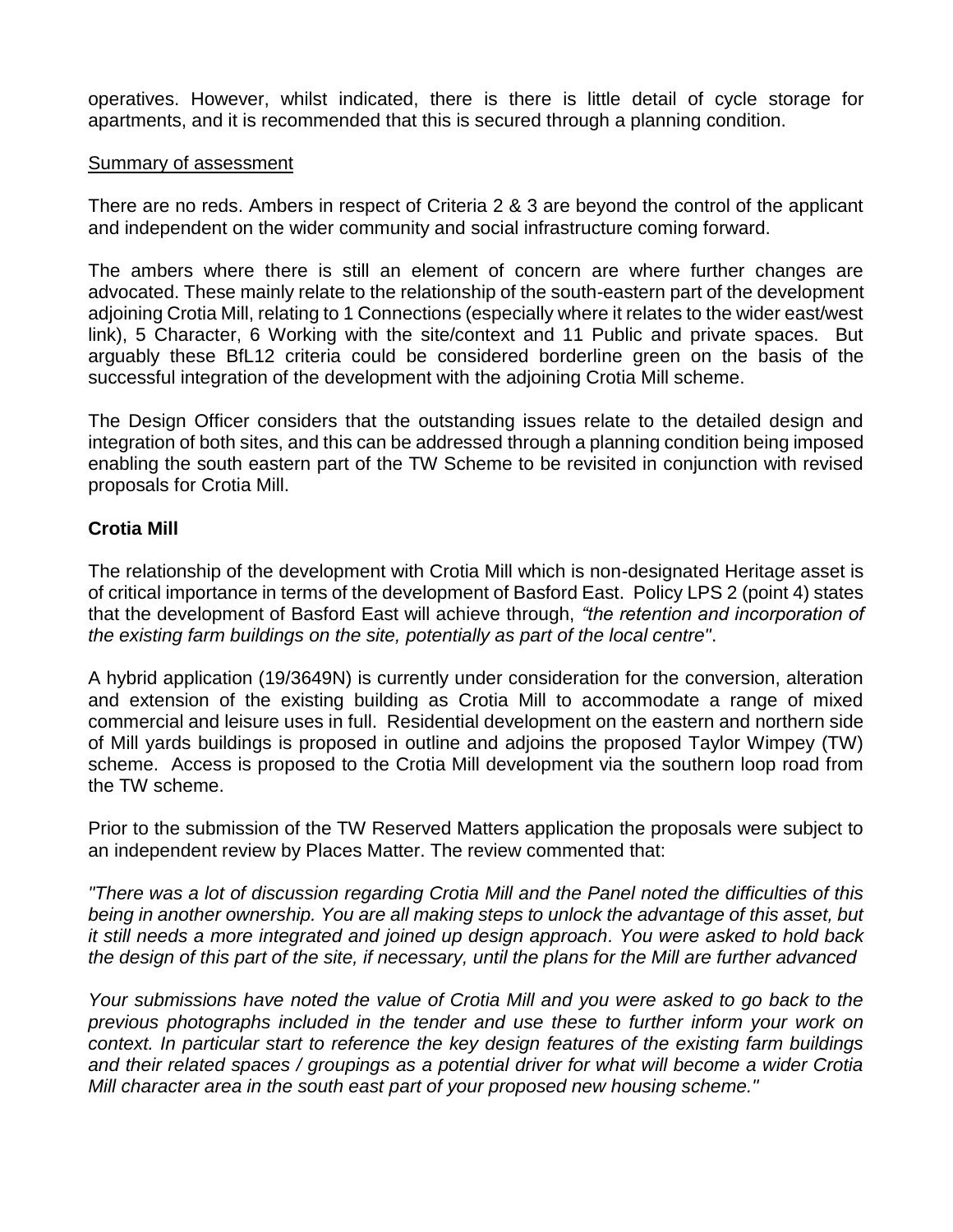Despite the revisions made to address issues raised by the Design Review and subsequent changes during the during the course of the application, further refinement and improvements to the development in the south-eastern part of the scheme which adjoin the Crotia Mill site are necessary. and through working collaboratively with the applicant at Crotia Mill, or as also recommended by design review by holding this part of the site back to allow that to happen.

In addition, the east/west pedestrian route connecting development through Basford East to the South Cheshire Growth Village is a key feature of both Local Plan allocations. As set out by the Councils Design Officer above at present it is considered that the proposals need refining to ensure that the east-west route is positively designed into the scheme to enable Crotia Mill and the central POS to integrate within the wider allocated development.

The Crotia Mill applicant has lodged objections to the TW scheme on the basis that both schemes should be considered together and that the revised access to serve the Crotia Mill from the TW scheme to secure an appropriate route for the east/west link are not consistent with the current proposals of 19/3649N undermining their delivery and viability. However, at this stage fundamental aspects of the Crotia Mill proposals and their impacts on the historic significance, character and setting of Crotia Mill are still subject to assessment. Further details are also required to ensure a satisfactory interface of its residential proposals with the adjoining TW scheme as well as the need to satisfactorily safeguard the setting and character of the existing Mill yard buildings. A more direct route for the east/west Basford East pedestrian route through the mill yard via a shared access point also needs to be secured.

In summary, both the TW and Crotia Mill schemes need greater integration in character terms and as recommended by the Places Matter design review, this should act as a distinct character area of the whole site and the "heart" for the wider development. This is reliant on addressing the 2 schemes cohesively in this part of the site.

In these circumstances, it is recommended that a condition be imposed enabling the layout and design of this small albeit sensitive part of the Taylor Wimpey scheme to be revisited in conjunction with the assessment of future proposals at Crotia Mill. The condition will require such revised details to be submitted within a period of not less than 12 months following the approval of 21/4434N. This is considered an appropriate period within which to allow such proposals to be prepared collaboratively further to full engagement between the parties, but also ensure that development within this part of site would not be subject to unreasonable delay in the event that detailed and appropriate proposals of the Crotia Mill scheme are not forthcoming.

## **Highways & Accessibility**

This Reserved Matters application is for 325 dwellings only and not for the other uses approved as part of the outline application. Only the internal road layout submitted is for consideration and issue relating to access and traffic impact on the main road network was addressed at outline stage.

## Highway Design

The proposed development comprises three separate areas of housing with the main access points taken from the approved road infrastructure that connects with David Whitby Way.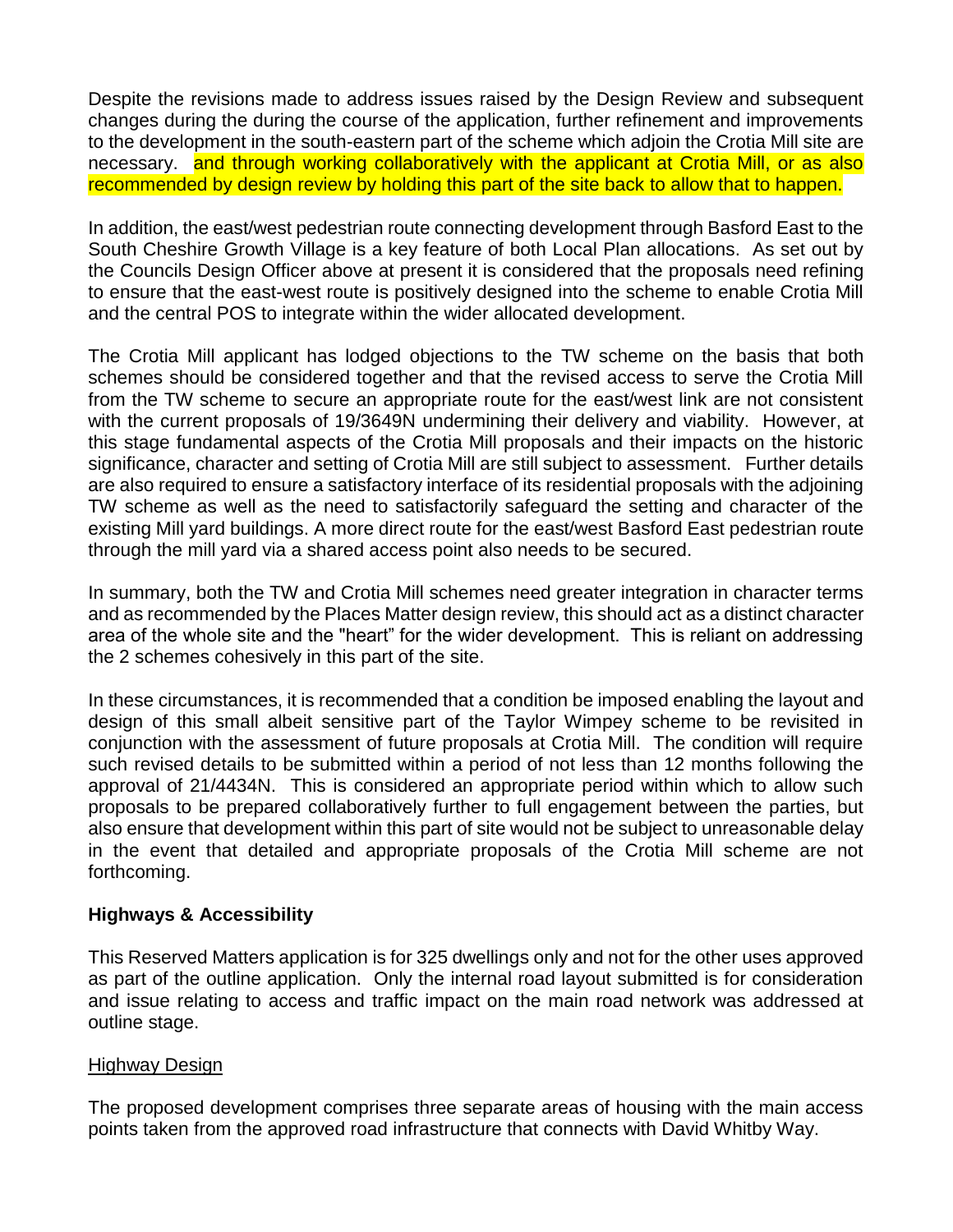The internal roads are a mix of standard design carriageway with a footway on both sides, shared surface roads and private drives. The main adoptable highways would be the main access roads and shared surface roads. As requested by the Highways Officer additional information demonstrates that the minimum width of the adoptable shared surface roads is 4.8m. Swept paths have been submitted that indicate sufficient turning space is available in a cul-de-sac situation.

The internal design of the roads is considered acceptable and the layout benefits from having improved connectivity with the number cul-de-sacs reduced. There are a number of internal non-vehicular paths proposed linking to the boundary of the site that are shown to be not adopted. These paths are shown as links to promote active travel and are confirmed to be at least 3m wide to accommodate both pedestrians and cyclists.

The design of the road infrastructure, pedestrian footways and cycle tracks as submitted are acceptable for adoption by the Council.

### Parking

The level of parking provision overall is 2 spaces per unit as a minimum, with a mixture of garages, driveways and frontage parking providing the provision. There are some areas where unallocated visitor spaces have been provided.

All properties will have cycle storage provided either internally within garages or in external storage units.

#### Highway Summary

Access to the site from the principal highway network has already been approved along with any associated traffic impact of the site on the highway network. The internal layout is for consideration in this application, and the Highway Officer concludes that the design of the internal roads and pedestrian cycle/infrastructure provides good connectivity within the site and therefore raises no objections to the proposals

## **Basford East Pedestrian/Cycle Route**

A specific policy requirement of LPS 2 (Basford East, Crewe) is for development of pedestrian links (allowing for cycle access) to the South Cheshire Growth Village (LPS 8) to the east and the wider development with the Basford East Strategic Allocation to specifically provide a safe and secure environment for children to travel to school.

The development of 449 dwellings on the eastern side of David Whitby Way approved under 19/5934N incorporated a high-quality pedestrian/cycle route between the proposed South Cheshire Growth Village and David Whitby Way A Toucan crossing on David Whitby Way secured under outline approval 15/1537N will enable this link to connect with the TW residential scheme, future commercial development and importantly through to Crotia Mill. The Highway Officer has advised that the provision of the Toucan crossing can be satisfactorily provided on David Whitby Way, notwithstanding the concerns raised by the Parish Council. The crossing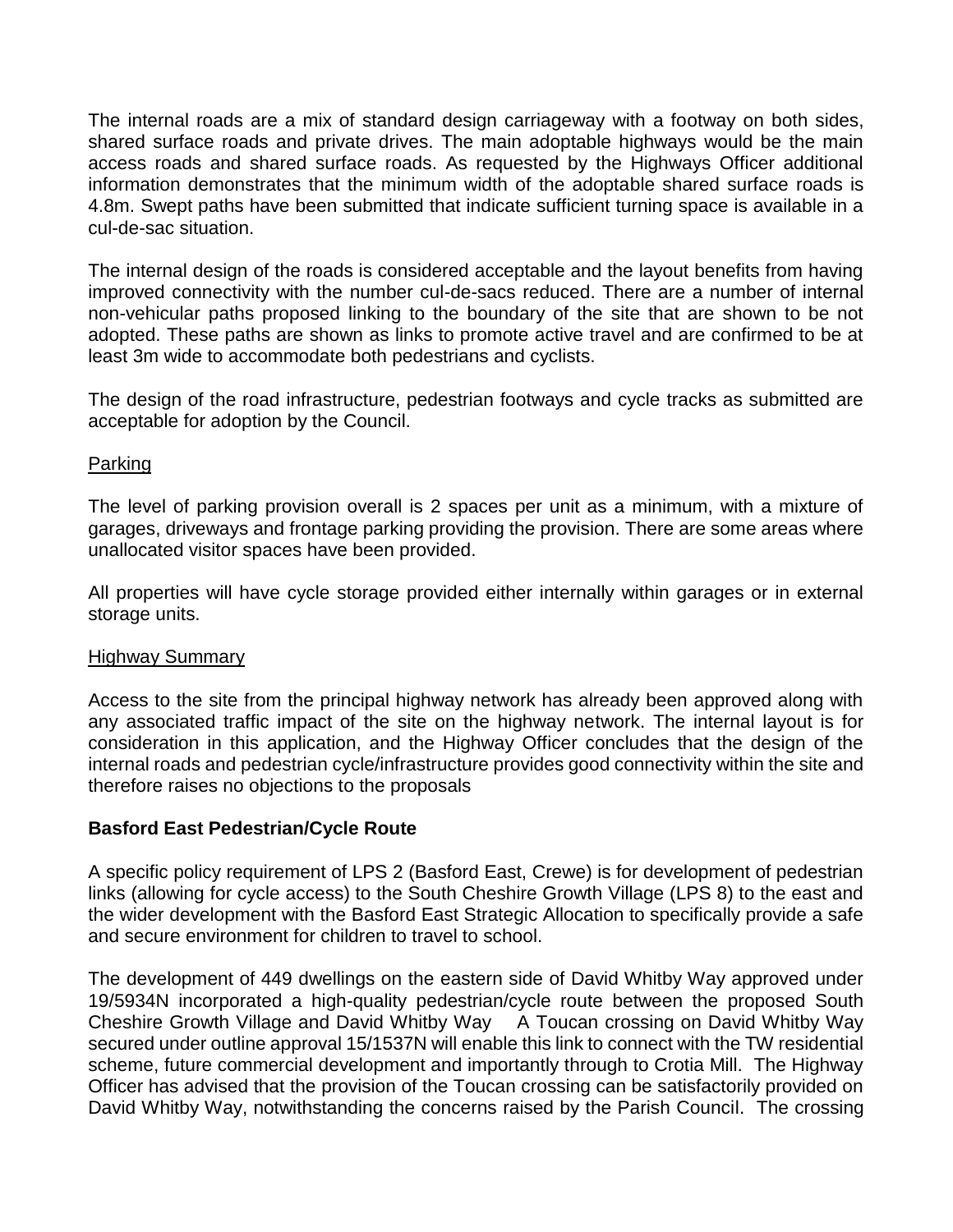is required to be provided under the outline approval (15/1537N) prior to the occupation of units of the TW residential scheme.

The future layout of the commercial development alongside David Whitby Way will therefore be required to include the route between the crossing and the TW residential a scheme. The east/west pedestrian route continues through the TW scheme to achieve a reasonably direct and sustainable route though to Crotia Mill site which has the potential to be an attractive centrepiece to this part of the Basford east allocation and a destination from nearby housing areas.

It is considered that the provision of a satisfactory east-west pedestrian route as part of the layout, and particularly the area that relates to the Crotia Mill site, is vitally important to the wider Basford East development (and indeed the South Cheshire Growth Village).

## **Ecology**

There are various ecology matters to consider and these are broken down into the following subsections and assessed accordingly. However, as set out below additional information and clarification in respect of ecological issues has been requested by the Councils Ecologist, and also the Environment Agency (EA). Further information to address these matters is expected to be submitted shortly and an update of the position will be provided at the SPB meeting.

The impact upon ecology and protected species was considered as part of the outline application (15/1537N) and as a result conditions were attached to this approval. including the need to safeguard the ecological value of Basford Brook and its bankside habitat.

*Condition 38: A Reserved Matters Application shall include a detailed scheme for the provision and management of a large undeveloped buffer zone alongside Basford Brook*.

The provision of suitable undeveloped buffers is essential to safeguard the regionally important population of white clawed crayfish associated with the brook. Whist the Council's Ecologist would prefer these buffers to be of increased depth, there is no specified minimum size of buffers detailed on the approved parameters plan accompanying the outline approval nor by condition.

The applicant has provided additional details demonstrating that in the main, 13m wide undeveloped, buffer wide zones are provided on either side of Basford Brook. There are some points where the development would marginally encroach into this 13m zone, but this would be outside the minimum 8m standoff, byelaw distance required by the EA. It is considered that the undeveloped buffer areas as shown would comply with provisions of condition 38.

The Councils Ecologist has noted that Build Route plan (Rev D) also includes a proposed 2.4m Close Board Fence erected across the Brook/LWS in the vicinity of the extant attenuation ponds. It is not clear what the function of this fencing is. It is advised that this fencing must be removed from the vicinity of the brook/LWS.

*Condition 39: Reserved Matters Application shall include an updated protected species assessment and mitigation strategy.*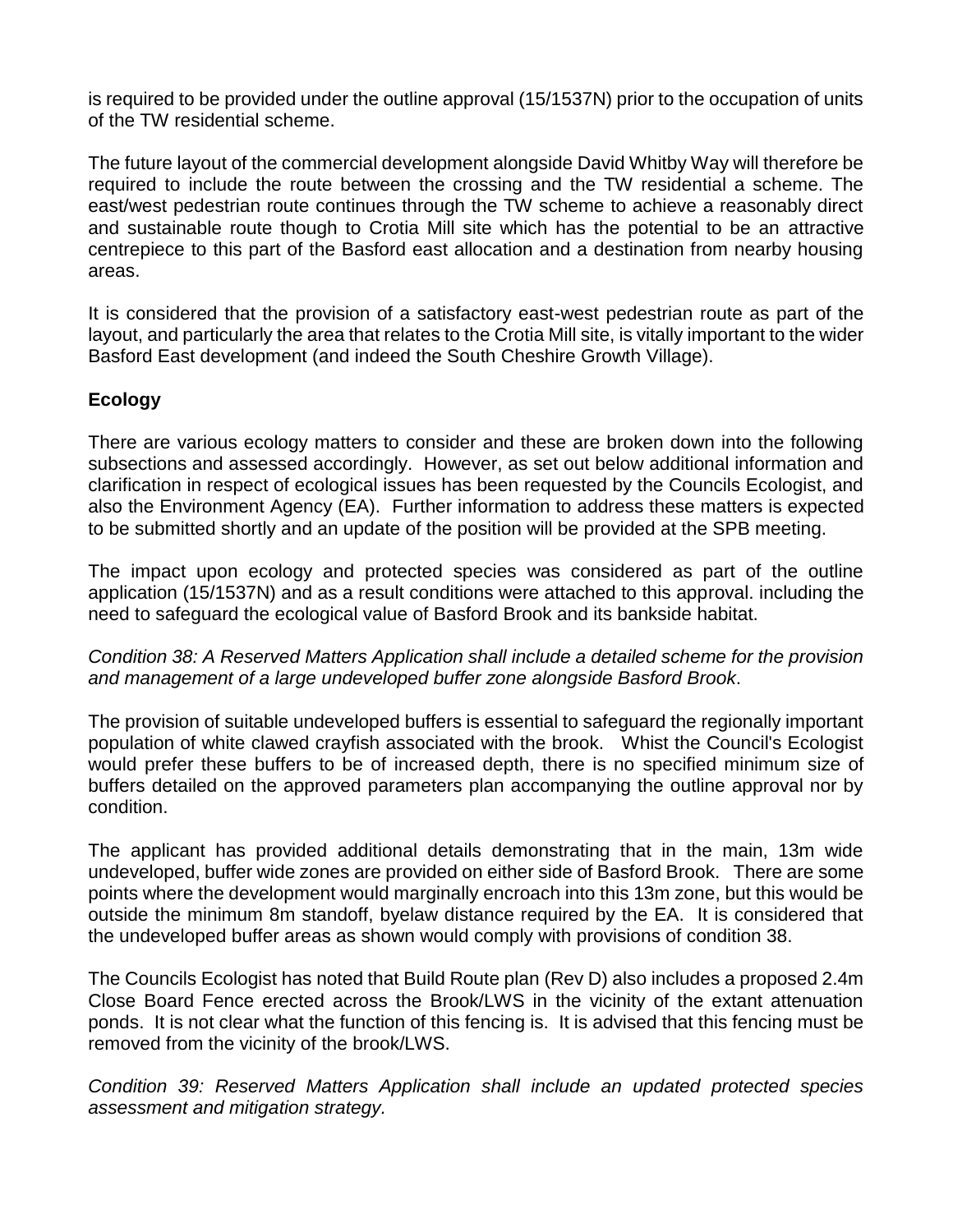A revised protected species survey and mitigation method statement has been submitted in support of this application as required by this condition.

## White Clawed Crayfish

The submitted assessment advises that the brook crossings should be designed to maintain connectivity along the brook. Designs for the culvert crossing have been submitted in support of this reserved matters application, but no information has been provided as to how the designs have been arrived at. Furthermore, the outfalls and culverts designs are yet to be approved by the EA. The Councils Ecologist advises that the submitted mitigation method statement must be revised to include details of how the proposed road crossing on the southern loop road has been designed to minimise the impacts on this species.

In order to minimise impacts on White Clawed Crayfish the Councils Ecologist has advised that the brook crossing must consist of:

• A bottomless culvert/bridge of suitable wide span to retain the existing banks of the brook,

- Precast offsite (not constructed on site to avoid concrete pollution of the brook).
- Craned into position.

The drainage outfalls must also be designed to minimise impacts on crayfish. To achieve this the outfalls must be set back from the existing bank of the brook. This would enable small sections of additional soft bank to be created in the vicinity of the outfall to compensate for the loss of existing bank to the outfalls and allows the duration of in-channel works to be minimised.

A mitigation method statement must also be provided detailing how impacts on crayfish will be minimised during the installation of the drainage outfalls and culvert. However, proposals must be submitted for the installation of the outfalls which includes the outfalls channels and headwalls being installed in position prior to construction breaking through the existing bank of the brook. This is to ensure that the duration of works in the existing channel are limited.

Proposals for the damming of the brook and over-pumping water during the construction of the crossing points and outfalls is provided in paragraph 2.37 of the submitted mitigation method statement. This section however includes no measures for safeguarding of this protected species. The draining of sections of the brook to allow the installation of these features would have a significant adverse impact on any crayfish present.

The submitted strategy must therefore be revised to include proposals for the safeguarding of crayfish in this drained down working area. This should include a hand search of all banks and tree roosts for crayfish with any crayfish relocated outside of the damned area. Proposals must include the timing of this operation to avoid sensitive seasons. All pumping equipment should be sterilised prior to bring on site. All works are to be specified to be undertaken by a licenced ecologist.

The Council's Ecologist also advises that there is an overlap between mitigation measures, such as essential biosecurity measures, which are proposed to be included in the Construction Environmental Management Plan (CEMP) and those measures which are to be detailed in the condition 39 submission. This potential duplication may cause confusion and reduce the clarity of what is required on site. It is recommended that all the White Clawed Crayfish mitigation is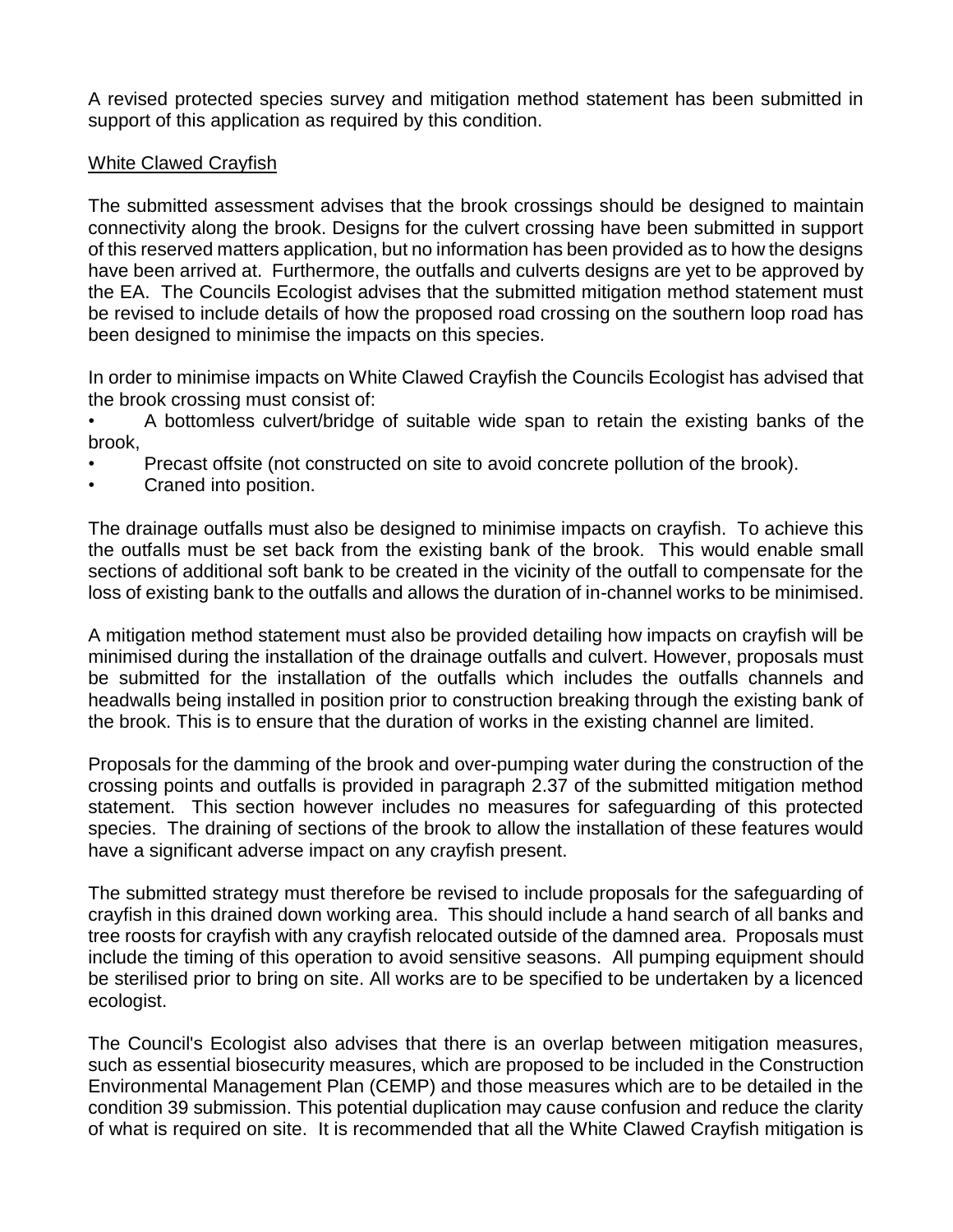detailed in the condition 39 submission only, but references be made in the relevant section of the CEMP to highlight the need to implement works in the vicinity of the brook in accordance with the mitigation measures detailed in the condition 39 submission.

In summary the submission is still deficient in respect of White Clawed Crayfish and is required to be revised to include the following:

- Evidence of how the drainage outfalls and brook crossings have been designed to minimise impacts on crayfish (as required by condition 43).
- A mitigation method statement detailing measures to be implemented during the installation of the outfalls and crossings to minimise the risk to crayfish.
- Biosecurity measures.
- Measures for the avoidance of contamination of the brook.

## Great Crested News (GCN)

The submitted assessment advises that the developer is considering entry into Natural England's District level Licencing Scheme as a means of address the adverse impacts of the proposed development upon this species. This approach is supported. The Council's Ecologist requires that the application is supported by a copy of the countersigned Impact Assessment and Conservation Payment Certificate as evidence that the development is eligible to join the licencing scheme. However, the applicant has advised that this cannot be provided in advance of the consideration of the application at SPB. It is therefore recommended that the Committee resolves to approve the application subject to the receipt of this documentation and delegates the decision to the Head of the Development Management and the Chair of SPB.

#### Common Toad and Slow Worm

The revised mitigation strategy includes measures to reduce the risk of these species being harmed during site clearance works.

#### Access to ponds

This condition requires the submission of proposals to limit public access to the retained ponds. The submitted landscape plans show native hedgerows around the ponds. These hedgerows will however take time to mature before they form an effective barrier. It is recommended that an appropriate fence be installed in addition to the hedgerows. This can be installed behind the proposed hedgerows if that is preferred. The plans should also include a secure gate to allow access to the ponds for maintenance purposes.

#### Features for nesting birds

Acceptable proposals for the incorporation of features for nesting birds have been submitted (Plan 1373 BB 01 Rev B). The delivery of these measures would form part of compliance with condition 39.

*Condition 40: A Reserved Matters Application for any phase, shall include a scheme for habitat creation and woodland planting within the triangular shaped, red line land located to the east of the link road and to the south of the railway line.*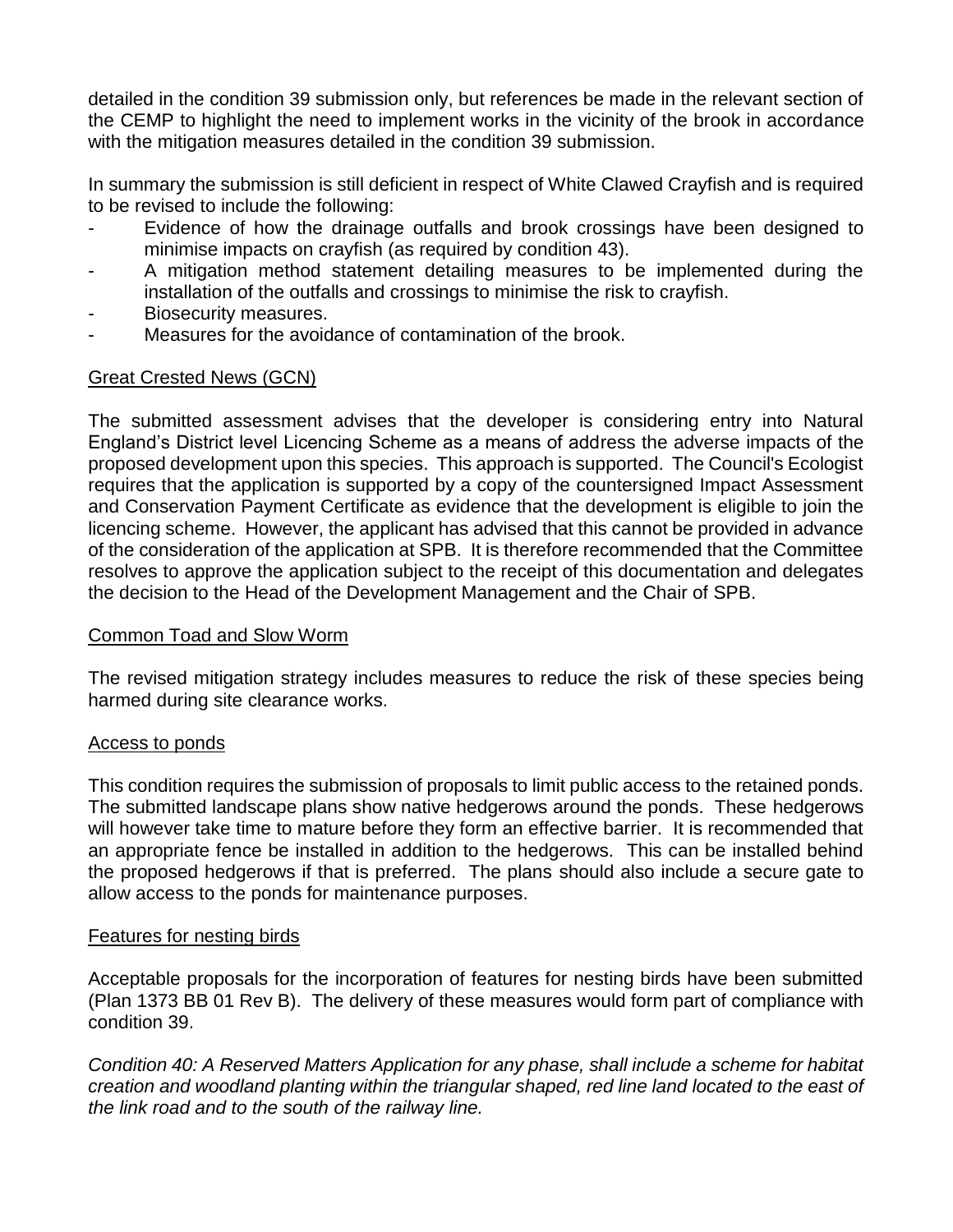Acceptable proposals as required under this condition were submitted under consented application 19/2545N for the infrastructure works at this site. Condition 40 requires this to be provided prior to the occupation of the residential phase of the development.

However, confirmation is required by the Councils Ecologist of who would deliver the agreed habitat creation and management of this area. This information can be included in an updated Habitat Management Plan.

*Condition 41: In accordance with the Great Crested Newt Mitigation Strategy and Environmental Statement, the proposed ecological mitigation ponds shall not be utilised as part of the drainage/SUDs scheme for the development.* 

Based on the submitted drainage scheme this condition appears to be complied with.

*Condition 43: A Reserved Matters Application for any phase of the development shall include a strategy to include details of the siting and design of surface water outfalls into and proposed road crossings, to safeguard the ecological value of Basford Brook and its bankside habitat.* 

There are a number of outfalls proposed into the Basford Brook, which is a Local Wildlife Site supporting one of the few remaining populations of white clawed crayfish in Cheshire, is very sensitive to changes in water quality. It must therefore be ensured that the scheme is designed in accordance with the requirements of this condition.

As discussed above under condition 39, the application must be supported by a commentary detailing how the road crossing and culverts have been designed to comply with this condition. Further to the guidance on this can be achieved as set put above, the applicant has been requested to provide the following information to ensure compliance with Condition 43:

- A Strategy to include details of the location, number and design of surface water outfalls. A drawing (s) should be provided of their design, insofar as this will provide sufficient detail to demonstrate that the outfalls are set back from the bank of the brook as set out above to minimise the impact on White Clawed Crayfish
- A general specification of the bridge/crossing is required as part of the strategy, demonstrating the safeguards which will be taken to protect this population of White Clawed Crayfish and habitat. This can then inform the detailed design of the bridge/crossing required for approval under outline Condition 37.

## *Condition 44: Reserved Matters Application shall be supported by a Habitat Management Plan for that phase.*

The revised habitat management (Plan TEP Version 4 dated 10/02/22) is acceptable.

## **Hedgerows**

Hedgerows are a priority Habitat and hence a material consideration. The submitted Arb impact assessment (TEP Version 1.0 27/5/21) advises that 232m of existing hedgerow would be lost as a result of the proposed development. However, the development proposes 1500m of new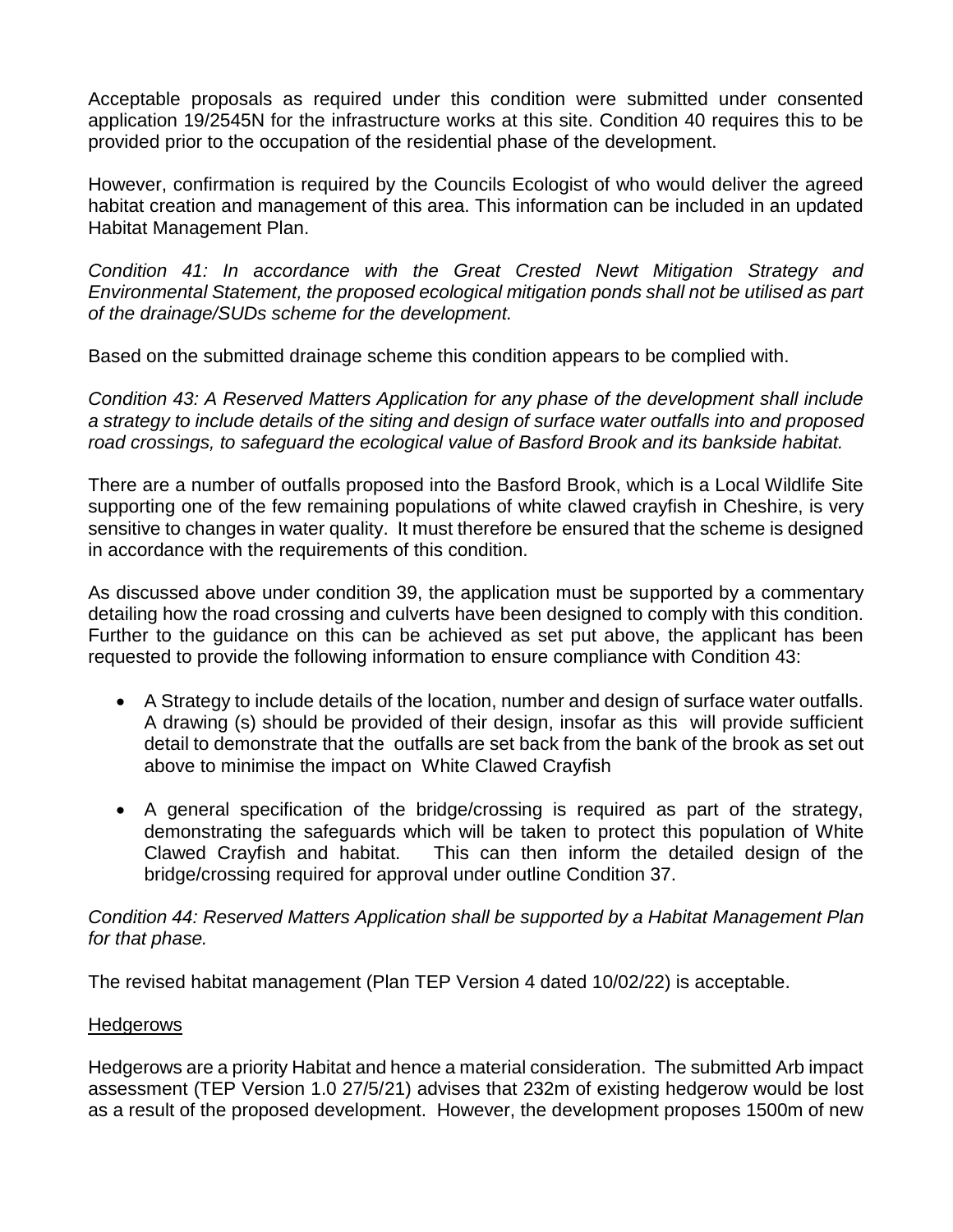hedgerow planting and this is considered to sufficiently compensate for that which is to be removed.

## Veteran Trees

Veteran Trees receive specific policy protection. Two veteran trees have been identified on site. Tree T78 and T81. These trees are not proposed for removal and the Council's Tree Officer has confirmed below they are located within public open space and will be unaffected by the proposals.

## **Trees**

The site is allocated within the CELPS as Basford East, Crewe (Site LPS2) for mixed use development. Having regard to arboriculture the allocation refers to the retention of green infrastructure including the significant depth of native woodland and other semi-natural habitat screening along all boundaries; to offset detrimental visual impact to the countryside, provide a buffer to the development, railway line, the open countryside and the setting of Crewe Hall (A grade 1 listed building) and creation of wildlife habitats

This application is supported by an Arboricultural Impact Assessment (AIA) (Ref 8733.001 Version 1.0 dated May 2021) that includes a Tree Survey, Tree Constraints Plan, Tree Works Plan and Arboricultural Method Statement Heads of Terms. The AIA broadly considers the design principles of BS5837:2012 Trees in Relation to Design, Demolition and Construction – Recommendations, but does not include a Tree Protection Plan.

The Tree Survey identifies 117 individual trees, 38 groups of trees and 9 hedgerows, the majority of which are located around the perimeter of the site. Two Veteran trees an Alder (T78) Alder and a Willow (T81) have been identified within the site.

Trees within and immediately adjacent to the site are currently not protected by a Tree Preservation Order or lie within a designated Conservation Area.

Parcels of woodland to the north western and northern boundary sections of the site are identified as deciduous woodland priority habitat in the DEFRA Priority Woodland Habitat Inventory and Forestry Commission National Forest Inventory.

#### Layout Design – Direct Loss of Trees

The Assessment has identified eight (8) individual trees that require removal to accommodate the development. These include one High (A) category Sycamore tree (T53) to facilitate construction of a new culvert, three (3) moderate (B) category trees, two (2) low (C) category trees and two (2) trees that are deemed unsuitable for retention due to their condition. A further seven (7) low (C) category groups of trees and one group that is unsuitable for retention due to condition have also been identified for removal.

The loss of one A category tree and moderate category trees and groups to provide site access is regrettable however a detailed landscape plan has been provided which includes provision for the planting of 573 new trees and 1500m of native hedgerow. Having regard to CELPS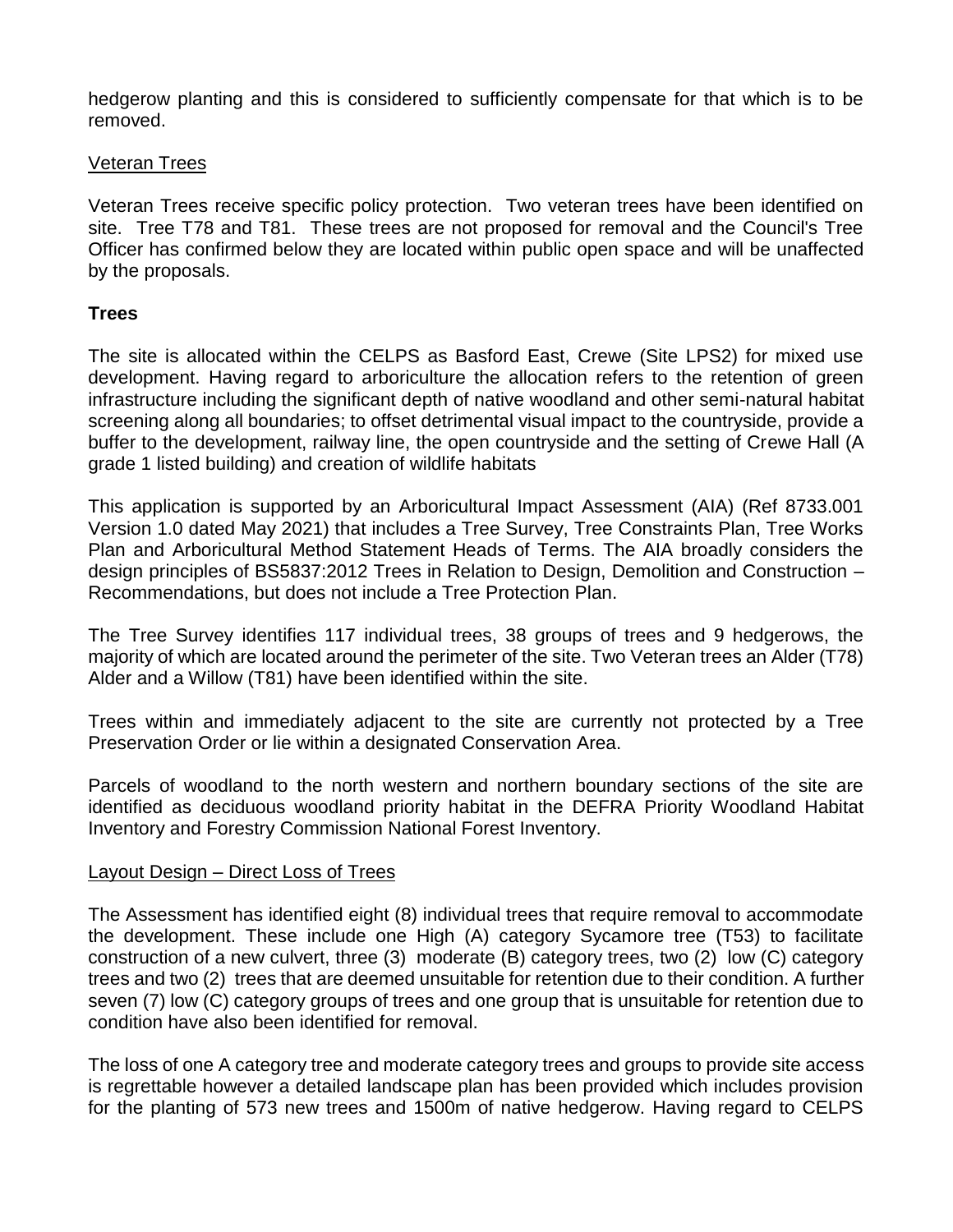policy SE 5 the Tree Officer is satisfied that this provides sufficient mitigation and net gain to offset the negative impact of tree loss.

## Layout Design – Impact on Root Protection Areas (RPA)

A proposed new road adjacent to trees T11 to T22 and group G4 along the southern boundary of the site will encroach within the root protection area between 3-23%. BS5837:2012 Design recommendations on permanent hard surfacing within the root protection area of retained trees advises that this should not exceed 20% of existing unsurfaced ground within the RPA. A condition is recommended to secure protection measures through a planning condition.

Some minor encroachment into the RPA of trees T84 and T85 will be required . The encroachment is less than 5% and therefore this would not have any significant long-term impacts subject to an appropriate method statement.

#### Access facilitation pruning

Two High (A) category Oak trees (T12 andT17) within the linear group to the south of the site will require to be pollarded due to the position of the access road. Given the extent of pruning proposed and likely root loss (referred to above) it is anticipated that both these trees are unlikely to survive. It is evident that as part of the process of mitigation the design layout of the road has not accounted for, nor seeks to avoid the impact on these trees and such impacts should effectively be considered as a tree loss and appropriate mitigation is provided.

#### Layout Design – Avoiding Future Conflict

The design of the layout appears to provide adequate separation between the built form and trees that avoids excessive shading and reduced daylight and sunlight to plots.

#### Veteran Trees

The two Veteran trees identified on site will be located within public open space and will be unaffected by the proposals. Management of these trees should be considered as part of the overall management plan for the areas of open space.

It is recommended that conditions are required to ensure the provision of a scheme for the protection of retained trees including an Arboricultural method Statement, and a scheme for the management for any retained tree identified as being or having the potential to be a veteran tree.

## **Landscape**

A key landscape requirement within LPS 2 is the provision of green infrastructure including new planting, the creation of tree lined boulevards, provision of green spaces and retention of existing trees and hedgerows.

Although the development will involve some loss of trees this will be compensated by the proposed planting scheme and furthermore the majority of hedgerows within the site are also retained in accordance with one of the site-specific principles of development listed under LPS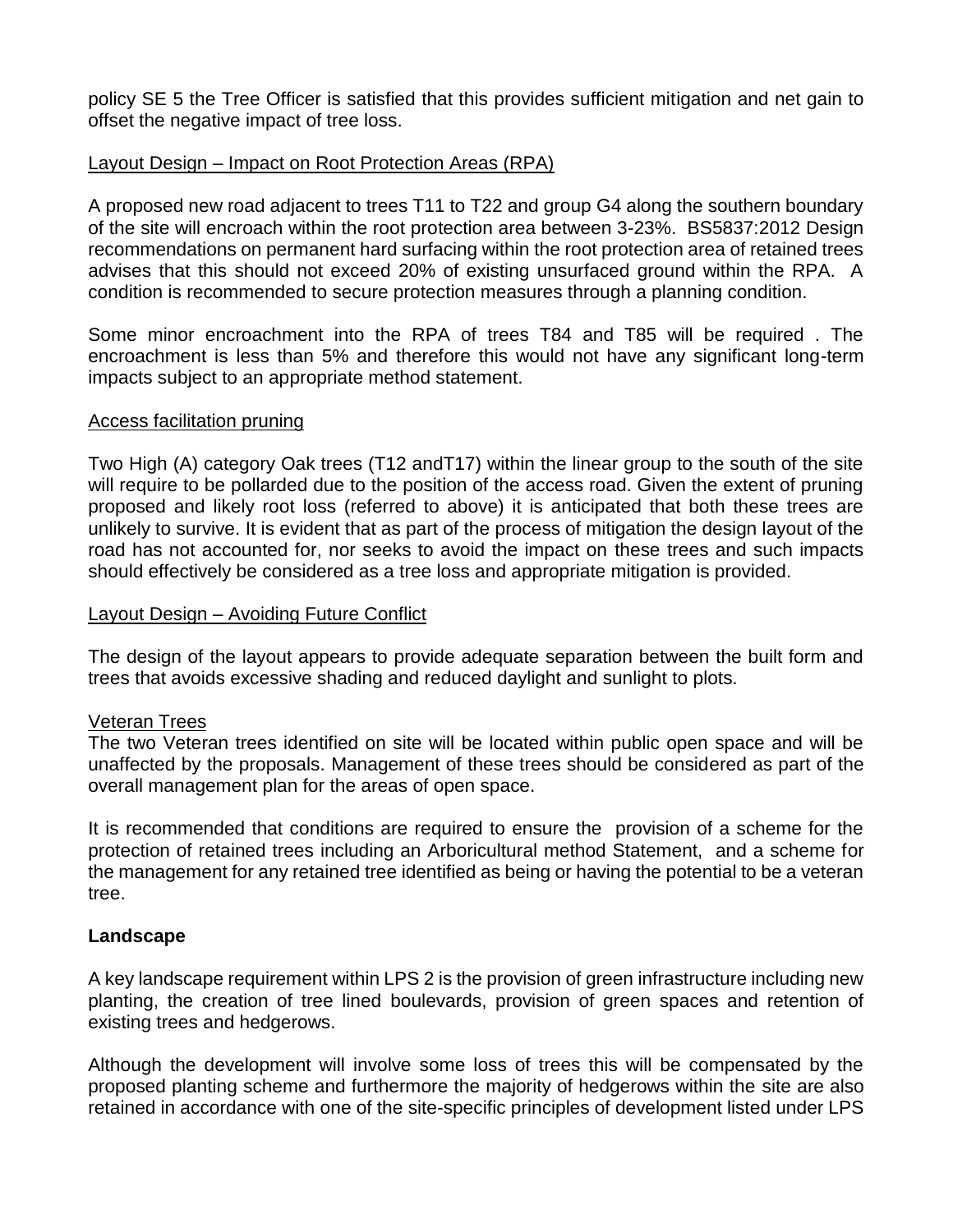2. The submitted proposals includes the provision for the planting of 573 new trees and 1500m of native hedgerow.

This planting scheme will also help to soften the built form and assimilate the development into the wider landscape context. Existing tree corridors are enhanced with additional native planting. This is especially important in close proximity to local footpath routes and visual screening around site edges.

The proposals include a linear park, which runs north/south through the site, along the course of Basford Brook. The park provides significant recreational and amenity value, and also ensures a buffer zone around Basford Brook in order to protect the habitat and biodiversity potential. This area provides a local destination greenspace at the south of the site which importantly preserves the landscape setting on the western side of Crotia Mill.

Proposed housing would front the park and POS to provide necessary surveillance. The park also incorporates potential for play, the use of naturalistic play elements and woodland themed installations. Areas of Suds are located here, in order to offset potential impact of the development on the flood zone, albeit further details are required to ensure this will be of an appropriate naturalistic character and design will be secured by a condition.

The park opens up to a greenspace at the south of the site which importantly preserves the landscape setting to Crotia Mill and is conveniently accessible via the existing PROW network.

The northern, southern and western fringes of the site also include extensive landscaped buffer areas which will allow for the retention of existing trees and habitat.

Extensive landscaped buffer areas are provided between dwellings located on the northern and southern side of the central spine road serving the scheme which in the future will also provide access to the employment development within adjoining land of the strategic allocation to the east. In addition, roadside tree planting the landscape buffer areas, will provide a green corridor into the development of depths of between around 7m to 11m in depth.

The proposals incorporate a street hierarchy, with main avenues and tree lined streets. amended tree planting details and landscape plans area awaited to further enhance the greening of the scheme.

Areas of landscaping and open space are subject to management arrangements secured under the S106 agreement and need to accord with maintenance details as set out within the submitted management plan. However as set out above a condition is recommended to ensure that a minimum 25-year management period for open space, ecological areas and SuDS and a 10-year period for frontage landscaping, including trees in front gardens.

## **Public Open Space**

The Landscape Strategy Masterplan provides the open space broadly in accordance the Parameters Plan submitted at Outline application stage. This equates to 4,875sqm of shared recreational open space and 6,500sqm of shared children's play space which is a total of around 11,375sqm of open space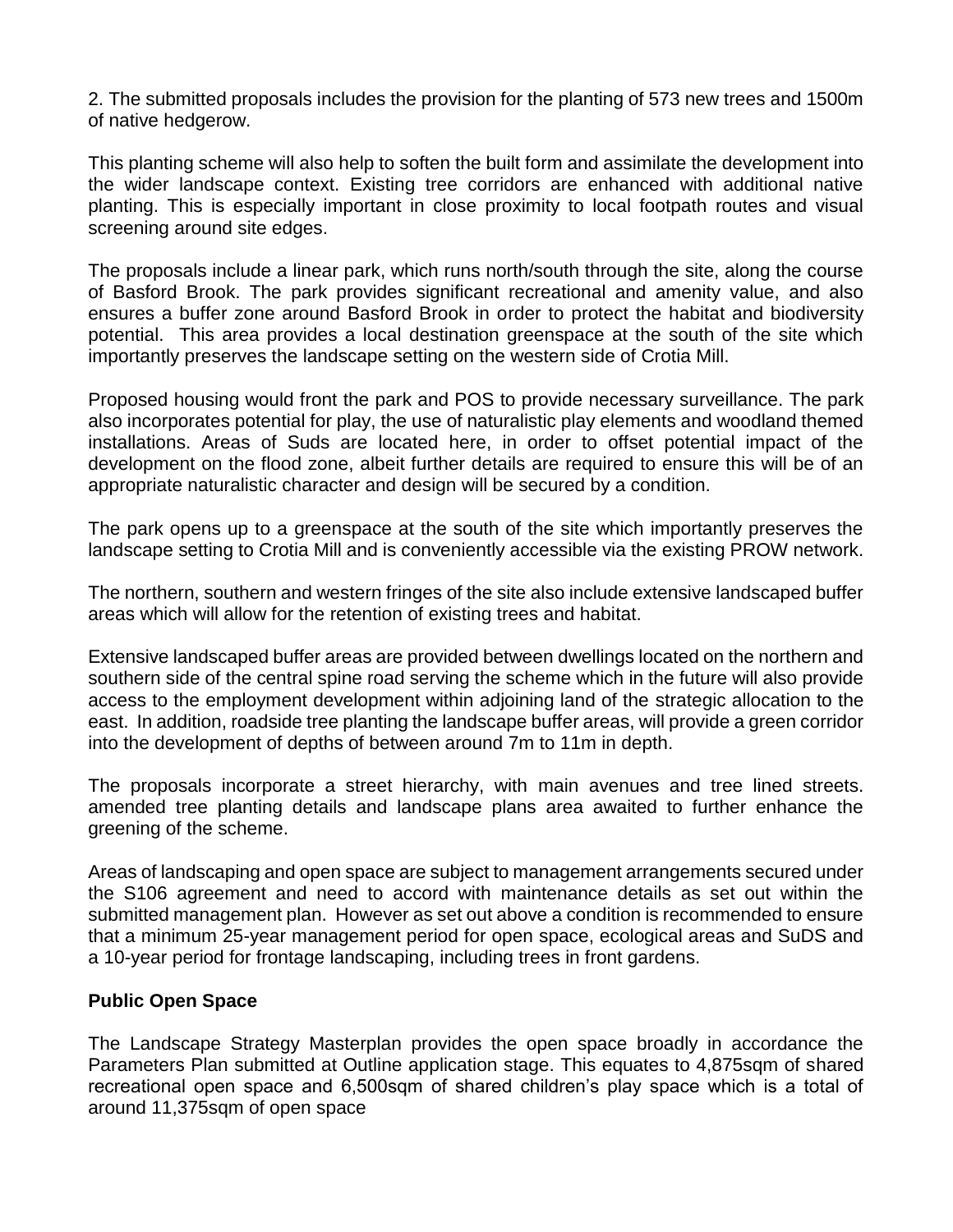A key feature of the POS proposals is the linear park, which runs north/south through the site, along the course of Basford Brook. The park provides significant recreational and amenity value and is conveniently accessible via Public Rights of Way and internal footpath network

The Leisure Officer stated that for a development of this size, a NEAP play facility would ordinarily be required, however in this case the hard-surfaced area included as a fundamental component of a 'traditional' NEAP is not considered to be in keeping with the green infrastructure of the site. A LEAP is proposed for the scheme and sited within POS to the west of Crotia, together with naturalistic play features within the northern area of the development, a trim trail and community orchard within the southern-most POS.

It is therefore considered that an acceptable range of play spaces and variety of recreational opportunities will be provided across the development

However, further details are required for the design and specification of the playspaces and the timescales for their provision. It is advised that the play facility (LEAP) should be to Fields in Trust standards, enjoy a predominately flat area, catering for all age ranges and embrace the Equality Act being highly inclusive and accessible for all. The play facility can be "mill themed" but blending with the play elements through the green spine.

The Leisure Officer advises that footpaths in an around the open spaces should be permeable resin bound gravel giving good accessibility whilst giving a natural feel Details for the surfacing and lighting of footpaths within the site are required to be approved under condition 24 of the outline approval.

The Leisure Officer also considers that information/interpretation boards should be provided along with potential for an art trail focussing the ecology of this site. Any trees which need to be felled as part of the development which are suitable for sculpting should be recycled on site.

Concerns have been raised as regards the southern site construction compound occupying the site of the LEAP and wider POS. Given that this can lead to long term problems with compaction and damage to soil structure, resulting in long term drainage issues and difficulty establishing trees and other vegetation. In addition to this there are peat deposits to the west of Croatia Mill that maybe affected. However, the applicant has confirmed that the submitted Construction Environmental Management Plan (CEMP) is being reviewed and the Compound will be relocated to avoid these potential issues. Although, the details of the CEMP are required to be approved under Condition 42 of the outline approval and form no part of this application.

## **Amenity**

There are no residential properties close to the site. Consequently, the siting and design of the development will have no adverse on the residential amenities of existing dwellings.

In consideration of amenity for future occupiers of the proposed development, the layout adheres to, or closely adheres with, the recommended separation standards within CEC Design Guide to ensure the future occupiers of the proposed development are not detrimentally impacted in terms of loss of light, or privacy, or an overbearing impact from each other.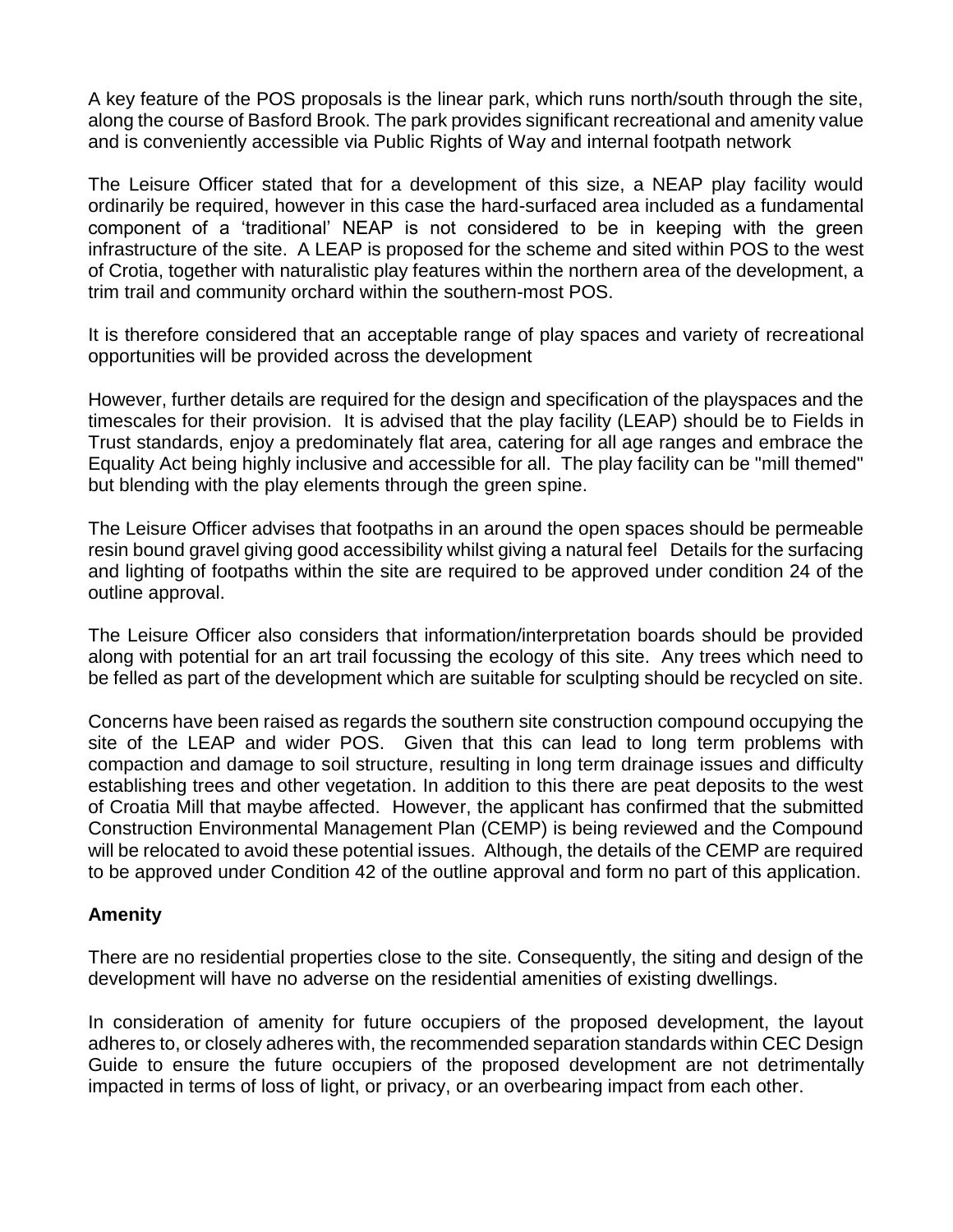Although some of the proposed gardens are a little small in size, notwithstanding this, it is deemed that they are sufficient in order for the future occupiers to enjoy normal activities e.g. sitting out, hanging washing, BBQs etc. Furthermore, large areas of shared public green space are provided within the development.

Environmental issues associated with this development in terms of noise, air quality and contaminated land were considered as part of the outline application and a number of planning conditions are attached to the outline consent to safeguard residential amenity.

The site lies to the north of the A500 and just to the west of David Whitby Way. the West Cast Main Line is located to the west and elevated section passes to the north of site. A Noise Impact Assessment (NIA) is submitted in support of these proposal in accordance with Condition 34 of the outline approval.

The Council's Environmental officer has advised that the noise impact from road and rail traffic and commercial activity on the proposed development has been assessed in accordance with:

- BS8233:2014 Guidance on Sound Insulation and Noise Reduction for Buildings
- BS4142:2014 Methods for rating and assessing industrial and commercial

An agreed methodology for the assessment of the noise source

This NIA recommends a noise mitigation scheme to ensure that future occupants of the properties are not adversely affected by noise. This includes the use of windows of standard well-fitted thermal double glazing, specialist acoustic vents to be fitted instead of standard window frame slot vents for several plots facing towards David Whitby Way and the provision of acoustic boundary fencing (2m) to several identified plots within the southern part of the site

The Council's Environmental Protection Officer has advised that the mitigation measures recommended by the NIA are acceptable in safeguarding the amenities of future residents of the development.

In addition, the layout has ensured that proposed dwellings are well set back behind buffer planting along the central spine road, which will serve as the main access to the adjoining employment land to the west in the future. Extensive landscape buffer areas will also be provided alongside the western site boundary ensuing that appropriate stand-off distances are secured between new housing and the future employment site.

## **Public Rights of Way**

The proposed development will affect/obstruct Basford FP2 and Weston FP17 and is adjacent to Basford FP1. The proposal shows parts of Basford FP2 and Weston FP17 running alongside the loop road of the southern part of the development. The Public Rights of Way Officer considers that in accordance with DEFRA guidance that, *"any alternative alignment [of a Public Right of Way] should avoid the use of estate roads for the purpose wherever possible and preference should be given to the use of made-up estate paths through landscaped or open space areas away from vehicular traffic"*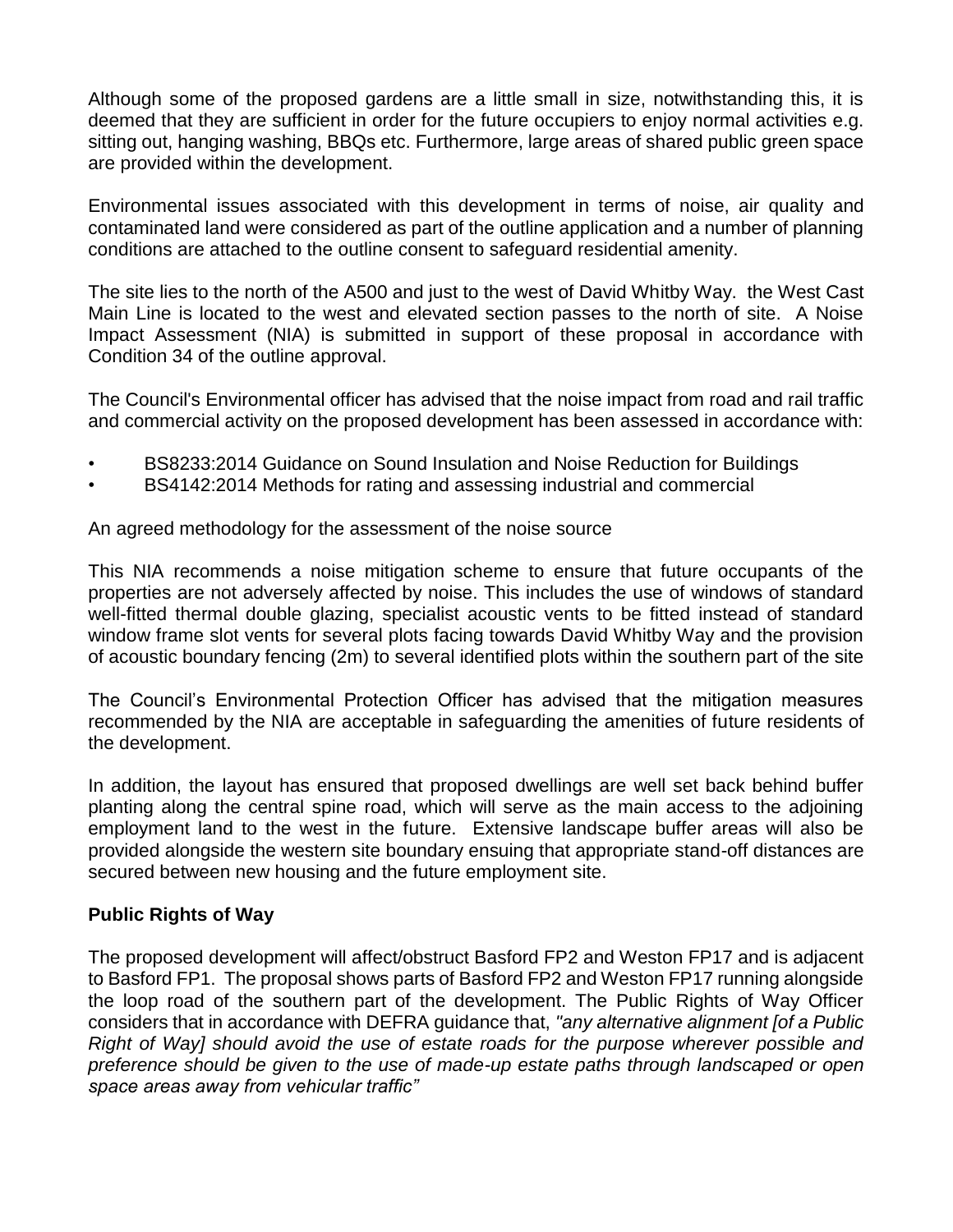The realigned routes of public footpaths within the site (FP2 and FP17) mainly pass through greenspace, other than a relatively short length of FP2 which runs alongside the footway on the southern side of the loop road where it needs to utilise the proposed road crossing over Basford Brook. This footpath becomes FP17 and the eastern side of the brook and provides a new link to Crotia Mill and connections onto Mill Lane.

The proposed realigned routes of FP2 and FP17 would be required to be formally diverted.

Network Rail considers that Basford FP1 will have greater use due to proposed development and will have an unacceptable impact on risk on Basford Wood Level Crossing and as a result object to the application. It is requested that a Grampian condition is imposed requiring the PROW (Basford FP1) over Basford Wood Level Crossing to be permanently stopped up, the closure of the level crossing and any necessary diversionary route being completed prior to the new dwellings being occupied.

However, in this case, it is not considered reasonable to impose such a planning condition to require the developer to facilitate the formal closure of FP1 where it crosses the railway line, particularly given it is well outside of the application site. Furthermore, this issue should have been addressed at the outline application stage. It is noted that notwithstanding the illustrative masterplan accompanying the outline proposals (15/1537N) clearly showing links onto FP1 from the residential scheme, Network Rail did not object to the development or raise these concerns at this time. In these circumstances, it is therefore considered appropriate for Network Rail to address the closure of this section of FP1 under its own statutory powers.

# **Flood Risk/Drainage**

Drainage and flood risk issues were addressed at the outline stage. It was considered that the Flood Risk assessment was acceptable and surface water would be dealt with by appropriate SUDs techniques. The proposed drainage strategy includes such SUDs features including attenuation storage in swales and basin/ponds, with discharge to the Basford Brook.

The Council's Flood Risk Manager has raised no objections in principle to the Reserved Matters Application and proposed Drainage Strategy. Although detailed issues are required to be addressed in respect of the design of elements of the drainage system, these matters are controlled be Conditions 11 and 12 imposed on the outline approval. Drainage details are being considered by the Council under a discharge of conditions application.

United Utilities raised no objections on the outline application and again have raised no issues in relation to the current application. Other than the concerns raised by the EA's Ecologist which are addressed above, the Environmental Agency have raised no objections to the development subject to compliance with the conditions of the outline approval including Condsition10 requiring the development to be undertaken in accordance with the approved Flood Risk Assessment.

Proposed infrastructure works and structures over or within 8m of Basford Brook would be subject to Environmental Permitting (England and Wales) Regulations 2016, and a permit may therefore be required from the Environment Agency.

The application proposals are therefore deemed to adhere with Policy SE13 of the CELPS.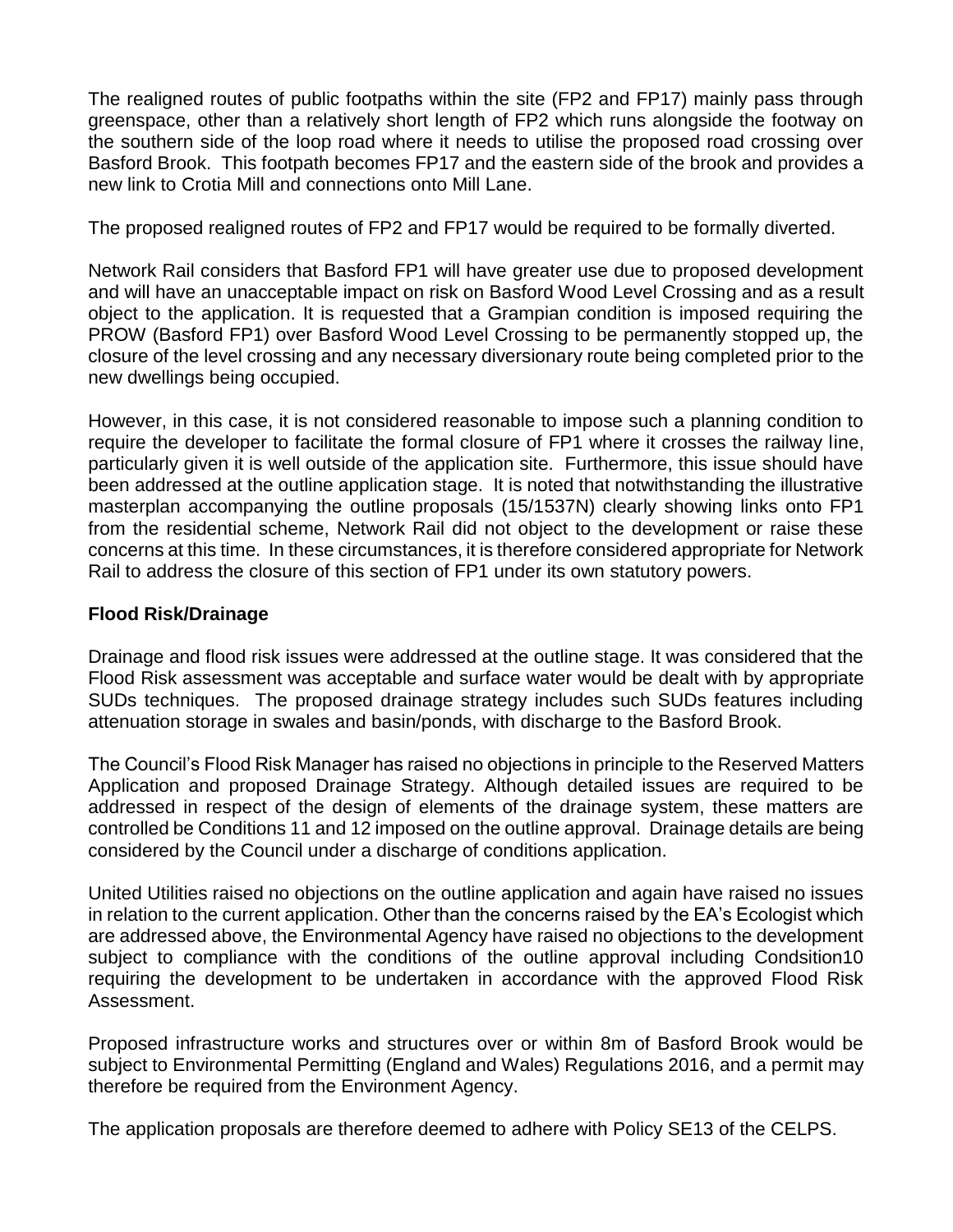## **CONCLUSIONS**

The application site lies within the Basford East Strategic Site which is allocated under CELPS policy LPS 2. It is considered that the proposals meet the requirements of policy LPS 2 as they relate to this site.

The principle for the erection of 325 dwellings on this site with access from David Whitby Way has already been permitted under application 15/1537N. This application considers the Approval of Reserved Matters, including layout, scale and appearance, landscaping and also details of access.

Amendments to the design and layout of the proposals have been secured during the course of the application. Further clarification is awaited on some detailed design and layout issues, particularly in respect of the relationship of the scheme with the non-designated heritage assets at Crotia Mill.

Both this development and the proposed Crotia Mill scheme (subject to current hybrid application 19/3649N) need greater integration in character terms. This is however reliant on addressing the 2 schemes cohesively in this part of the site. In addition, the east west pedestrian link needs to be successfully integrated and recognises the value in opening up the Crotia Mill site. It is recommended that a condition be imposed enabling the layout and design of the south-eastern part of the Taylor Wimpey scheme to be revisited in conjunction with the assessment of future proposals at Crotia Mill.

Strong green infrastructure around the perimeter of the site is retained and enhanced, and significant areas of green amenity space provided within the development including the Linear Park alongside Basford Brook. The provision of play and amenity open space accord with the requirements of the S106 agreement and the parameters plan of the outline approval,

The impact on the wider highway network arising from the development of this site was addressed with during the consideration of the outline application. The internal road network meets relevant highways design standards and adequate car parking is provided in accordance with parking standards identified in the CELPS.

Issues relating to amenity, flooding and drainage, and public rights of way have been addressed and are subject to conditions where necessary.

Additional information is awaited to address ecological issues particularly in respect to safeguard habitat and protected species in Basford Brook. An update of the position will be provided.

Air quality and contaminated land matters were addressed at the outline stage, and the current reserved matters application raised no further points of concern on these matters.

The application is therefore recommended for APPROVAL, subject to the receipt of further consultation responses and evidence that the development is eligible to join Natural England's District level Licencing Scheme.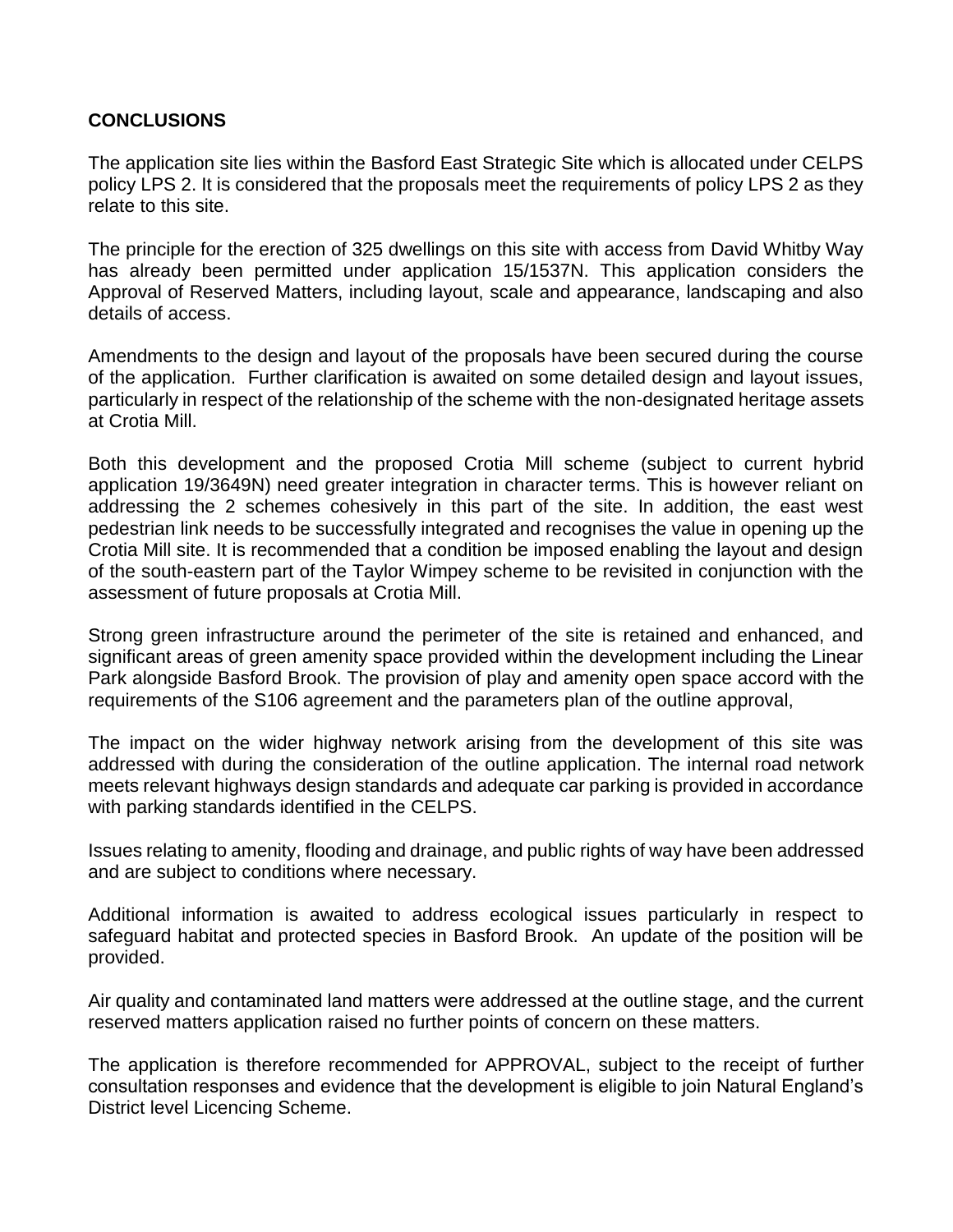## **RECOMMENDATION**

**Delegate to the Head of Development Management in consultation with the Chair of Strategic Planning Broad (or in their absence the Vice Chair) to APPROVE subject to receipt of evidence that the development is eligible to join Natural England's District level Licencing Scheme and the following Conditions:**

- 1. In accordance with outline permission
- 2. In accordance with approved plans
- 3. Further details to be submitted and approved of the design and layout the south- eastern part of the scheme adjoining Crotia Mill
- 4. Submission/approval of facing and roofing materials
- 5. Details of hard surfacing treatments
- 6. Implementation of landscaping
- 7. Tree Protection Scheme and Arboricultural Method Statement
- 8. Management of veteran trees
- 9. Noise mitigation Implementation
- 10. Design detail, specification and implementation of play areas/features
- 11. Cycle storage details Apartments
- 12. Provision of public art/interpretation
- 13. Inclusion of pedestrian crossing points on the main east-west spine and southern avenue
- 14. Submission of working design/details for SuDS basins and rain gardens
- 15. Details of lighting and street furniture to be submitted
- 16. 25-year landscape management period
- 17. 10 years maintenance/retention of roadside trees
- 18. Remediation of Unexpected Contamination
- 19. Importation of soils

In order to give proper effect to the Strategic Planning Board's intent and without changing the substance of its decision, authority is delegated to the Head of Planning in consultation with the Chair (or in their absence the Vice Chair) to correct any technical slip or omission in the resolution before issue of the decision notice.